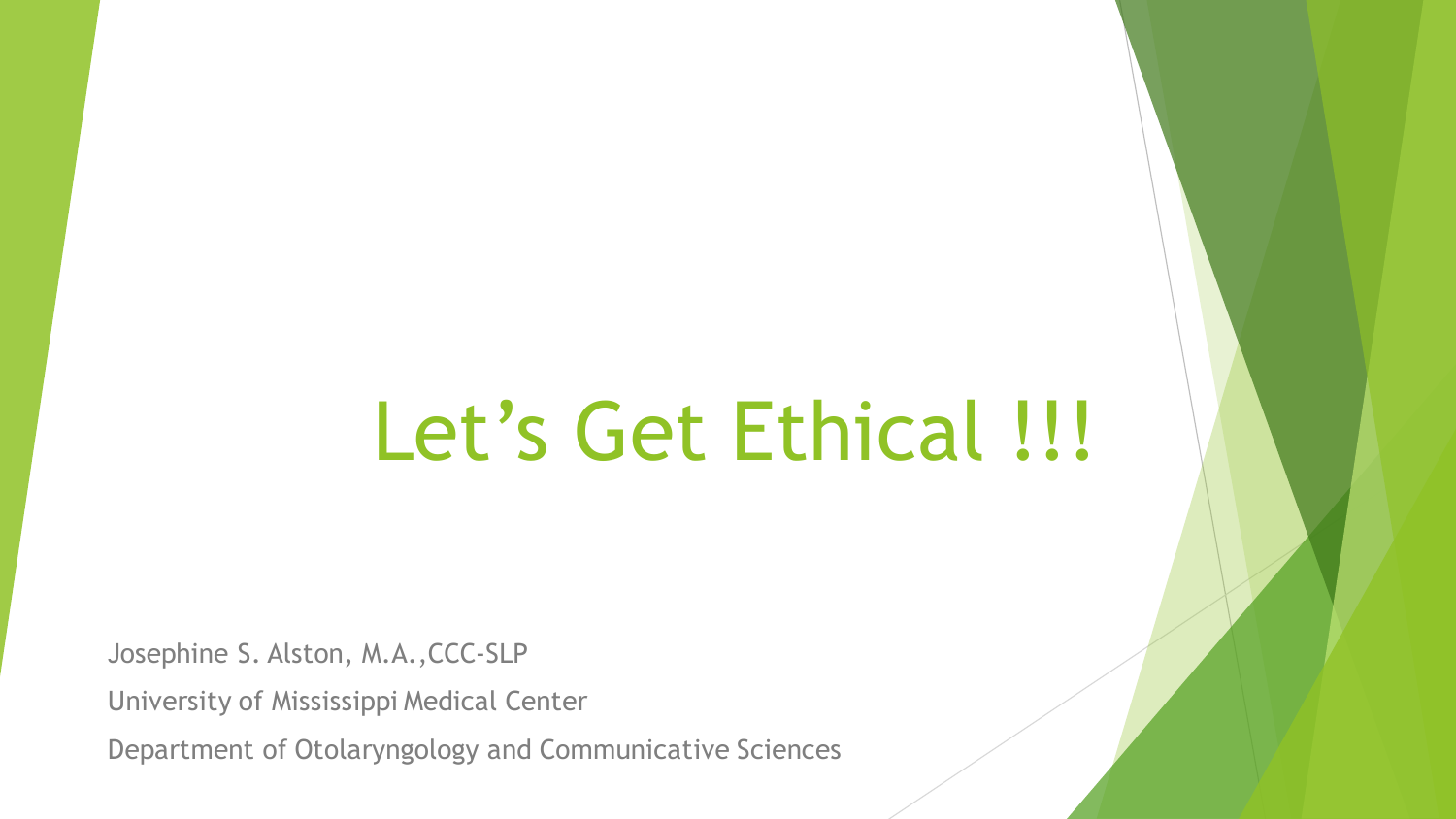

- I do receive a salary from UMMC
- I am being reimbursed for my travel and lodging for this presentation
- I have no other income related to this topic or the Ole Miss Fall Institute 2019
- I am a member of ASHA and hold my CCC's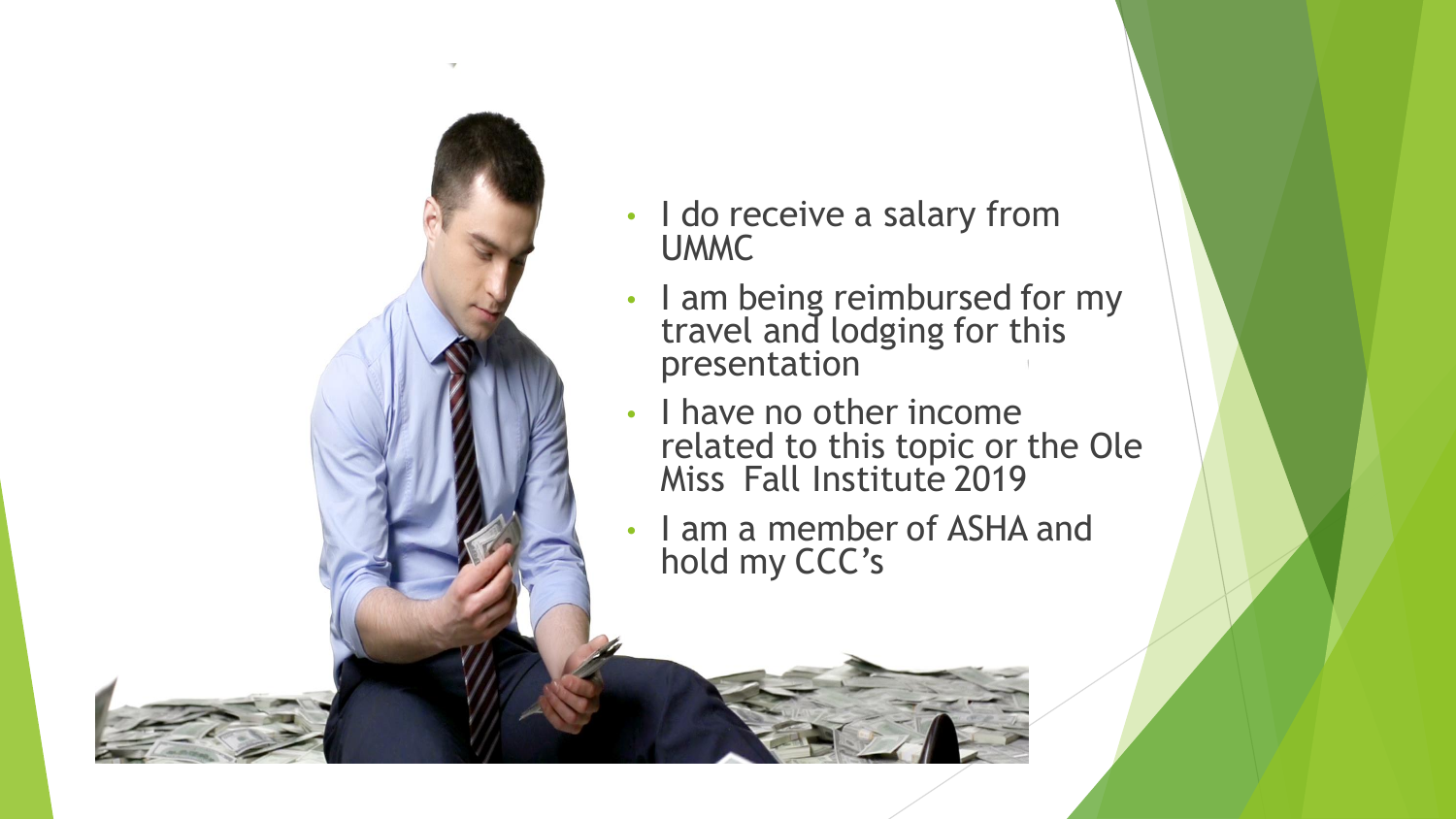### Learner Objectives (that's for you)

- **Participants will be able to utilize the ASHA Code of Ethics (COE) for reference in their practice setting**
- **Participants will be able to describe the correct steps to take if they recognize or experience an ethics violation in their practice setting**
- **Participants will be able to describe ASHA's new requirement for ethics training starting 1/1/2020**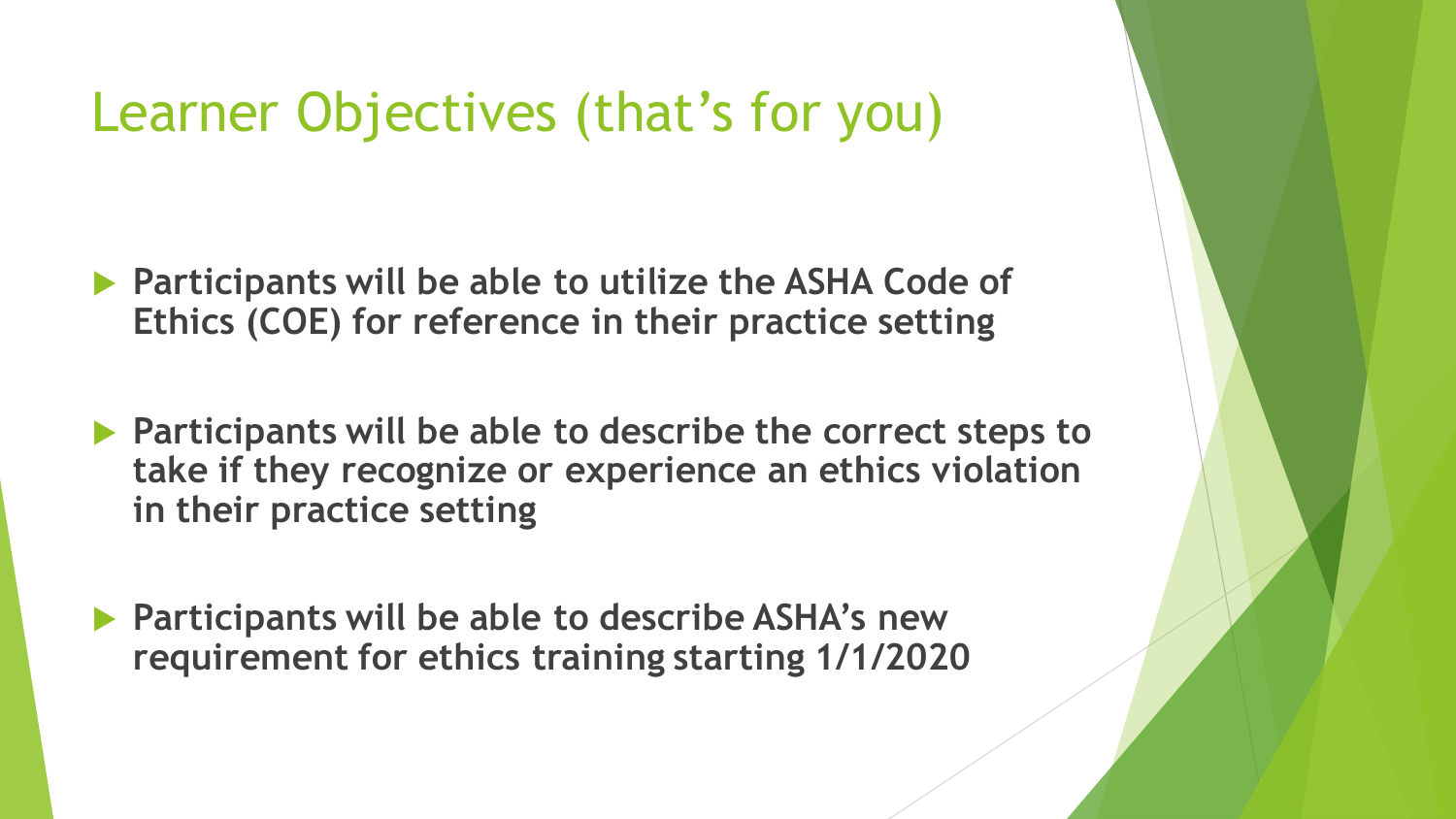#### eth∙ics

### /eTHiks/

*noun*

1. moral principles that govern a person's behavior or the [co](https://www.google.com/search?rlz=1C1SQJL_enUS810US810&sxsrf=ACYBGNSkc1_ciZ0HS5rxHX-v6L2HLS5zcQ:1568839151156&q=how+to+pronounce+ethics&stick=H4sIAAAAAAAAAOMIfcRowS3w8sc9YSn9SWtOXmPU5OINKMrPK81LzkwsyczPExLiYglJLcoV4pLi4GJLLcnITC62YlFiSs3jWcQqnpFfrlCSr1AA1JEP1JKqAFEAAAwL7HJXAAAA&pron_lang=en&pron_country=us&sa=X&ved=2ahUKEwjG0sGindvkAhVOJt8KHRs8CK0Q3eEDMAB6BAgBEAg)nducting of an activity.

2.the branch of knowledge that deals with moral principles.

-Webster's Dictionary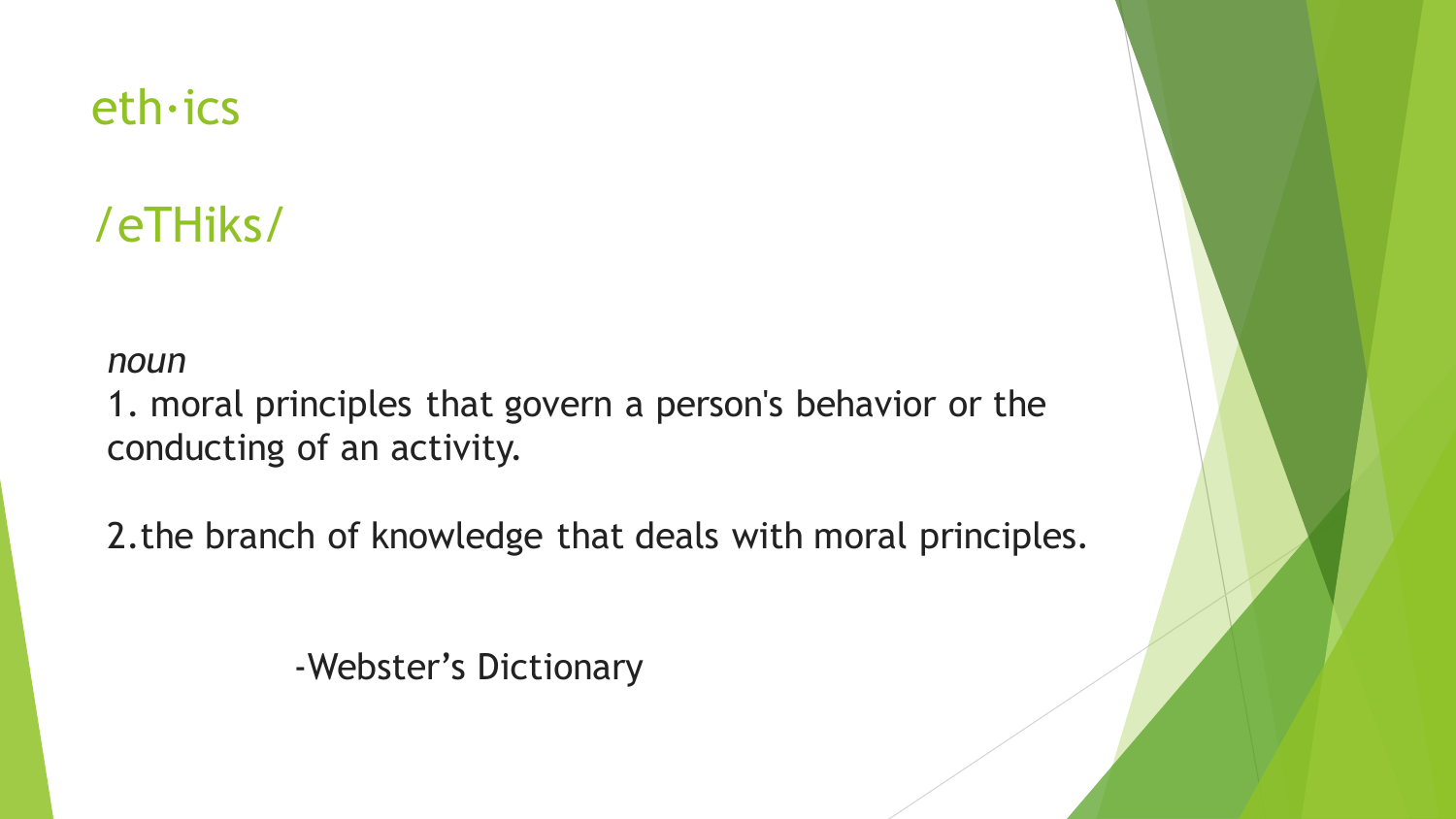# MY INSPIRATION…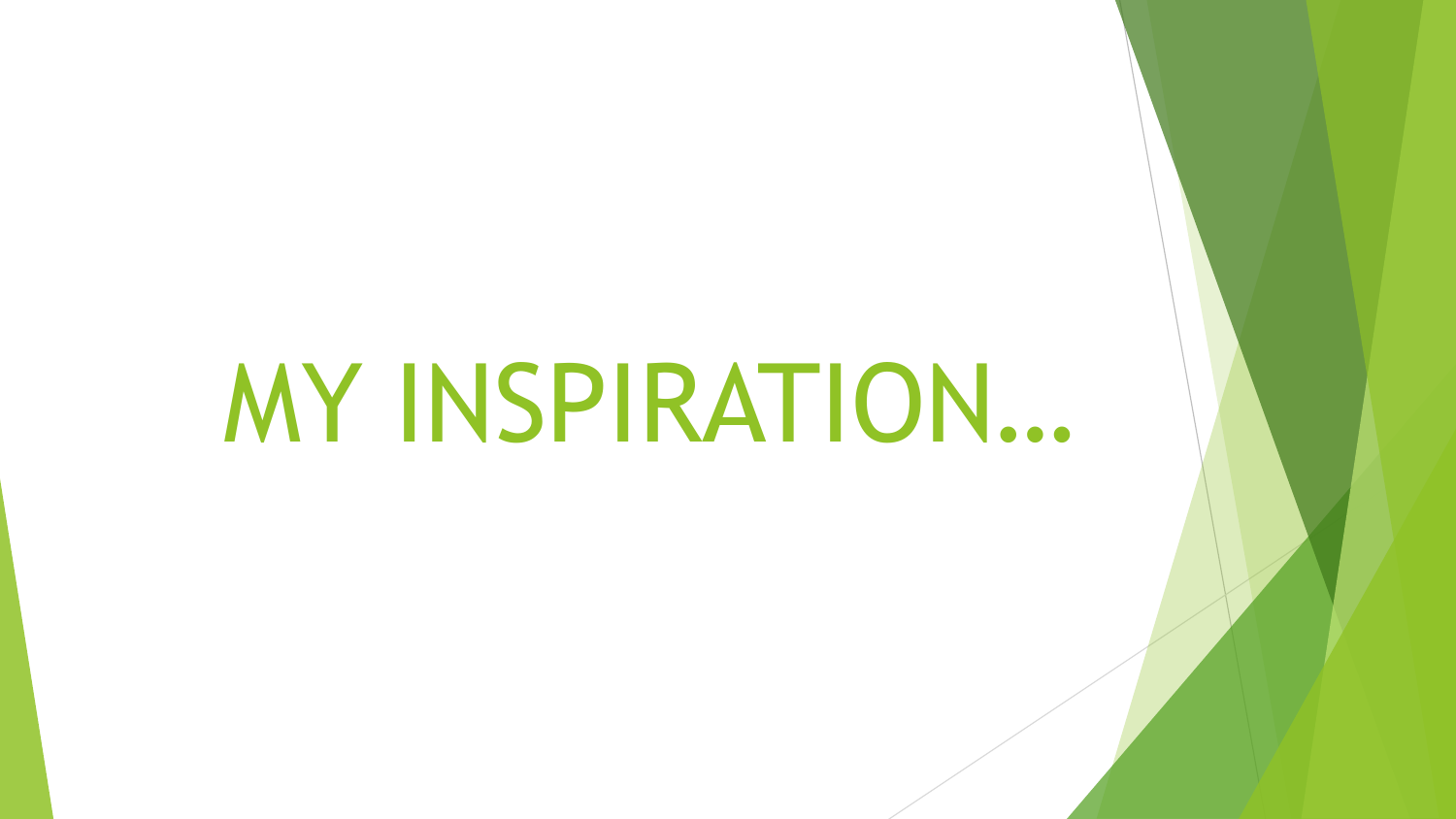### ... Of what not to do... Michael Scott & Olivia Newton-John

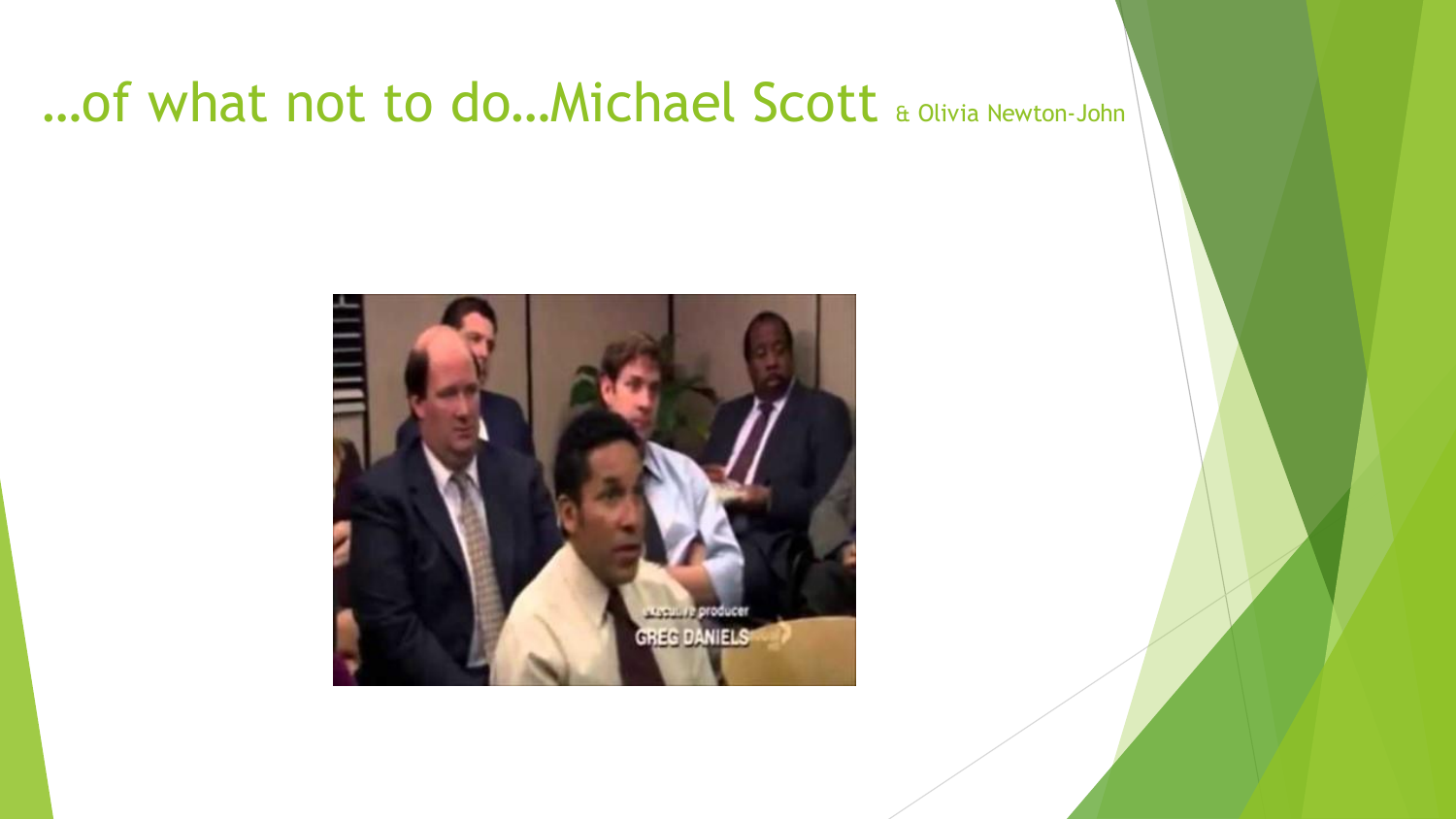### Why is it important to know about ASHA's Code of Ethics

- Protect yourself, don't get in trouble
- **Protect your clients/patients, do no harm**
- **Protect your profession, keep your friends**
- **Meet your requirements for ASHA** Certification beginning Jan 1, 2020, because they said so!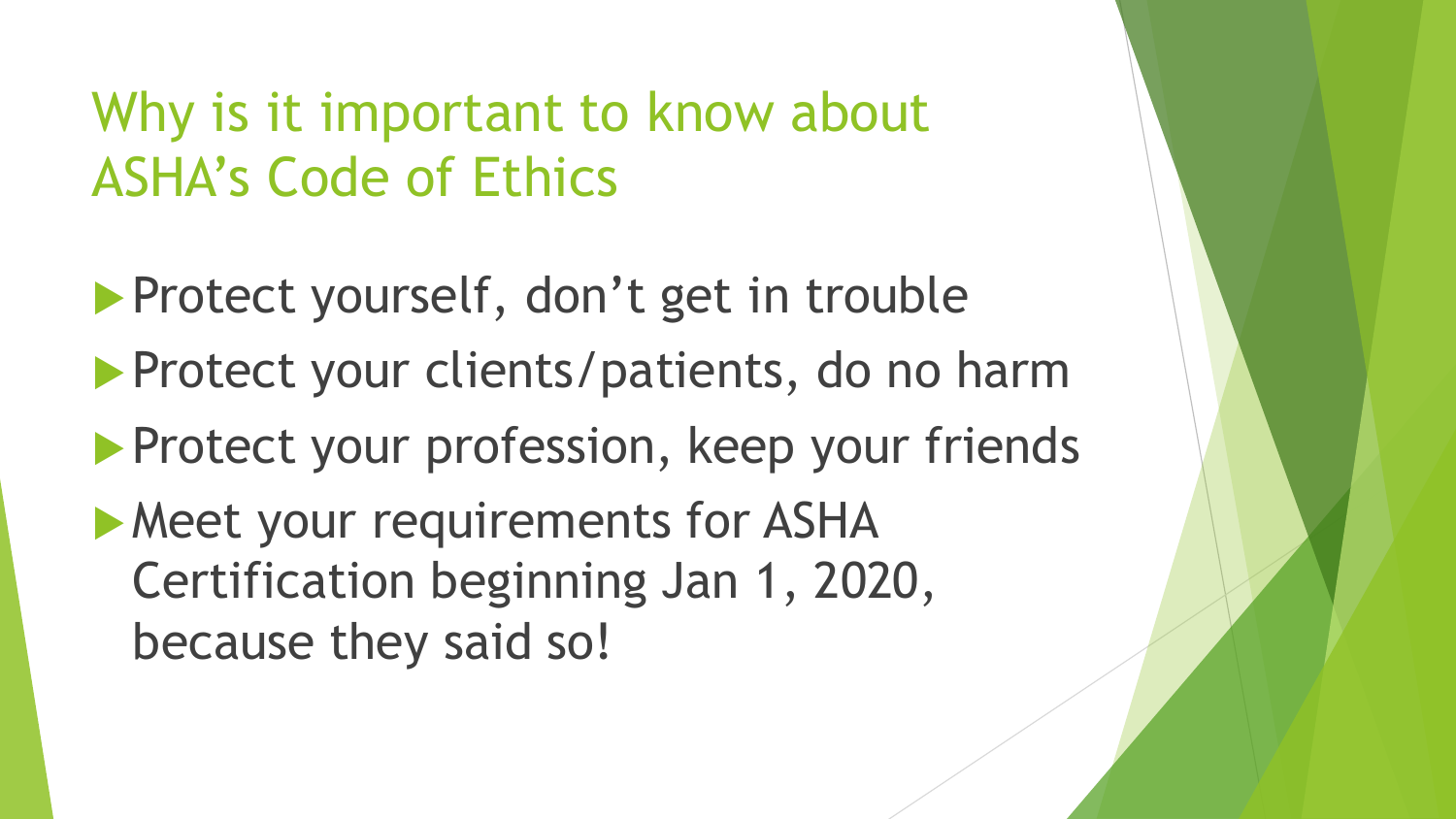## ASHA Professional Development Requirements for the 2020 AUD and SLP Certification Standards

January 1, 2020 ▶ 3 year cycle ▶ 30 CEUs **Least 1 of the 30** hours must be related to Ethics



[This Photo](https://humanisternasyd.wordpress.com/2015/09/03/studiecirklar-i-filosofi/) by Unknown Author is licensed under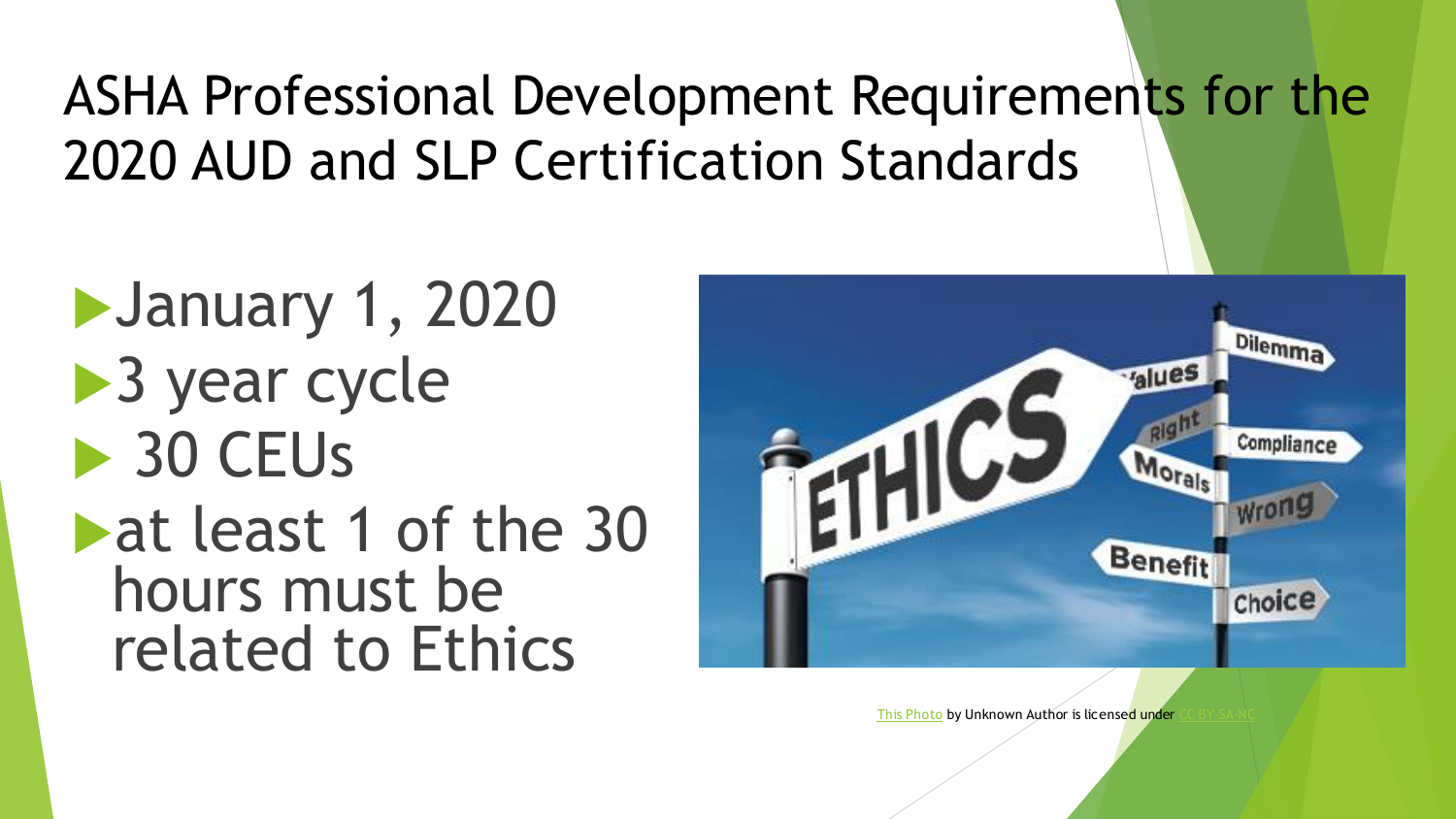#### Ethics topics

- Ethical/moral development
- Ethical theories and models
- Values, character, morals and ethics
- Professionalism, Interprofessional professionalism
- Interprofessional collaboration and ethics
- Codes of ethics, interpretation, application
- Understanding codes of ethics; preventing ethical violations; reporting violations, whistle-blowing
- Ethical decision-making; models and methods of ethical decision-making
- Reflection and ethical decision-making
- Ethics and patient/student care
- Ethics and relationships with patients/students and family members
- Ethics and research, human subjects
- Managing your practice in an ethical way; ethics and practice management (HIPAA, etc.)
- Ethics related to multicultural issues, cultural competence, diversity
- Ethical issues related to business, administration, leadership, supervision, on, competence, boundary issues
- Ethics related to advertising; marketing; social media
- Ethics related to technology platforms for client/patient records and security
- Ethical considerations and decision-making as or treatment
- The integration of professional ethics, business ethics, and the ASHA Code of Ethics in professional practice settings
- Multicultural and/or cross-linguistic issues related to ethics and ethical decision making
- Interprofessional education and interprofessional practice related ethics and ethical decision making
- of communication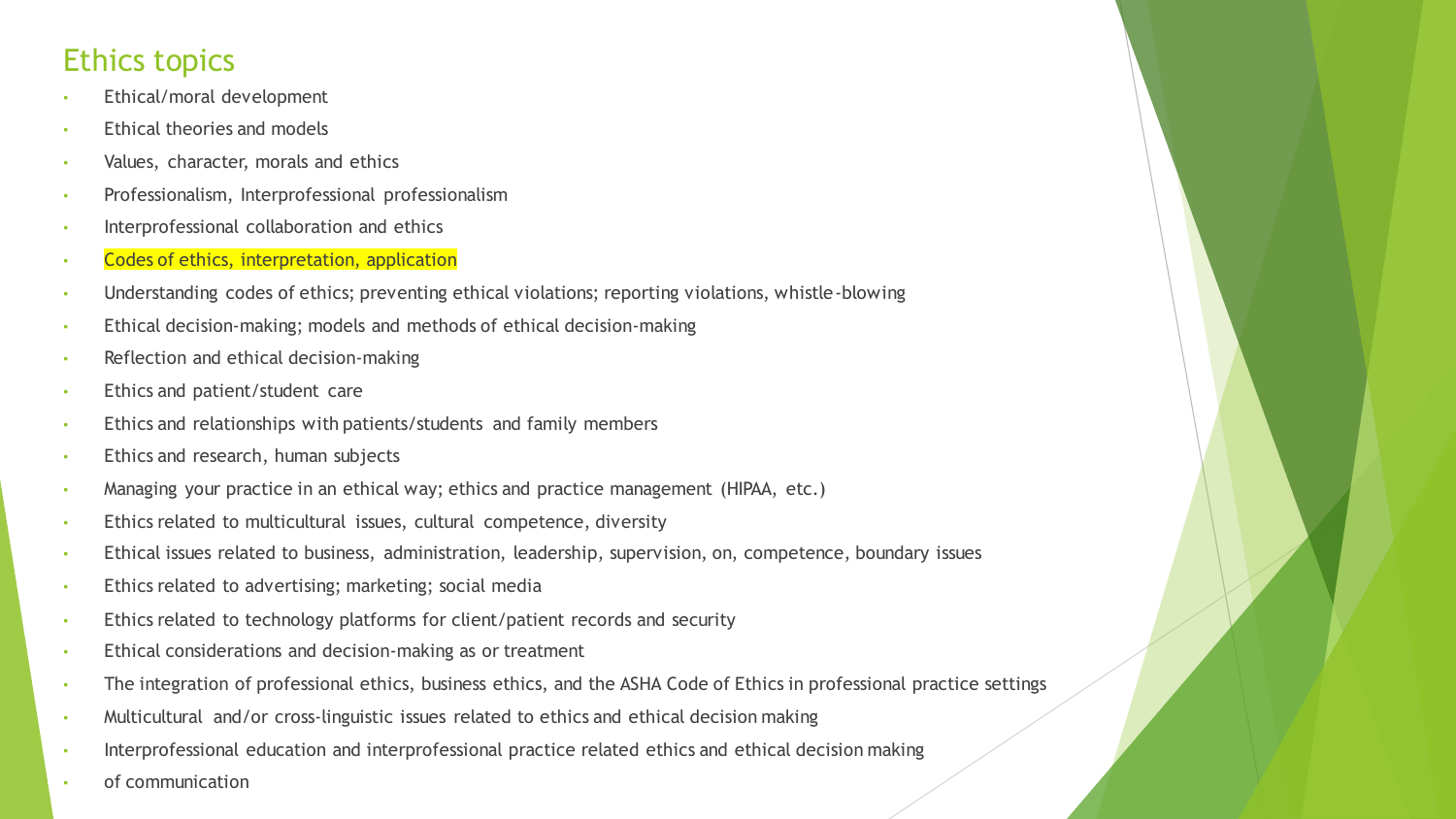## Asha Code of Ethics So where can you find it???

| C |                                                     |                     |                      | O<br>asha.org/Code-of-Ethics/<br>⇧                                                 |                             |                                        |                                                 |   |
|---|-----------------------------------------------------|---------------------|----------------------|------------------------------------------------------------------------------------|-----------------------------|----------------------------------------|-------------------------------------------------|---|
|   |                                                     |                     |                      |                                                                                    |                             |                                        | $\circ$ $\circ$<br>☆)<br>$\sim$<br>$\mathbf{J}$ | Ο |
|   | ASHA                                                |                     |                      | <b>MEMBER CENTER</b><br>MY ACCOUNT JALSTON@UMC.EDU<br><b>SHOP</b><br><b>LOGOUT</b> |                             |                                        |                                                 |   |
|   | American<br>Speech-Language-Hearing<br>Association  |                     |                      |                                                                                    |                             |                                        |                                                 |   |
|   | <b>CAREERS</b><br><b>CERTIFICATION</b>              | <b>PUBLICATIONS</b> | <b>EVENTS</b>        | <b>ADVOCACY</b>                                                                    | <b>CONTINUING EDUCATION</b> | PRACTICE MANAGEMENT                    | Q<br><b>RESEARCH</b>                            |   |
|   |                                                     |                     |                      |                                                                                    |                             |                                        |                                                 |   |
|   |                                                     |                     |                      |                                                                                    |                             |                                        | Home / ASHA Practice Policy                     |   |
|   | <b>View PDF Version</b>                             |                     |                      |                                                                                    |                             |                                        |                                                 |   |
|   | <b>Ethics</b>                                       |                     |                      |                                                                                    |                             | THE PUBLIC                             |                                                 |   |
|   | Code of Ethics Effective March 1, 2016              |                     |                      |                                                                                    |                             | <b>AUDIOLOGISTS</b>                    |                                                 |   |
|   |                                                     |                     |                      |                                                                                    |                             | SPEECH-LANGUAGE<br><b>PATHOLOGISTS</b> |                                                 |   |
|   | <b>Table of Contents</b>                            |                     |                      |                                                                                    |                             | <b>STUDENTS</b>                        |                                                 |   |
|   | • Preamble                                          |                     |                      |                                                                                    |                             | <b>FACULTY</b>                         | <b>ACADEMIC PROGRAMS &amp;</b>                  |   |
|   | • Terminology                                       |                     |                      |                                                                                    |                             |                                        |                                                 |   |
|   | • Principle of Ethics I<br>• Principle of Ethics II |                     |                      |                                                                                    |                             |                                        |                                                 |   |
|   | • Principle of Ethics III                           |                     |                      |                                                                                    |                             |                                        |                                                 |   |
|   | • Principle of Ethics IV                            |                     |                      |                                                                                    |                             |                                        |                                                 |   |
|   | Preamble                                            |                     |                      |                                                                                    |                             |                                        |                                                 |   |
|   | Type here to search                                 | <b>目</b><br>Q       | e<br><b>Contract</b> | $\mathbf{r}$<br>$\bullet$ W                                                        | $\mathbf{P}$<br>N           | $\mathbf{C}$<br>$R^8$<br>is:<br>Ø      |                                                 |   |

## **www.asha.org/code-of-ethics**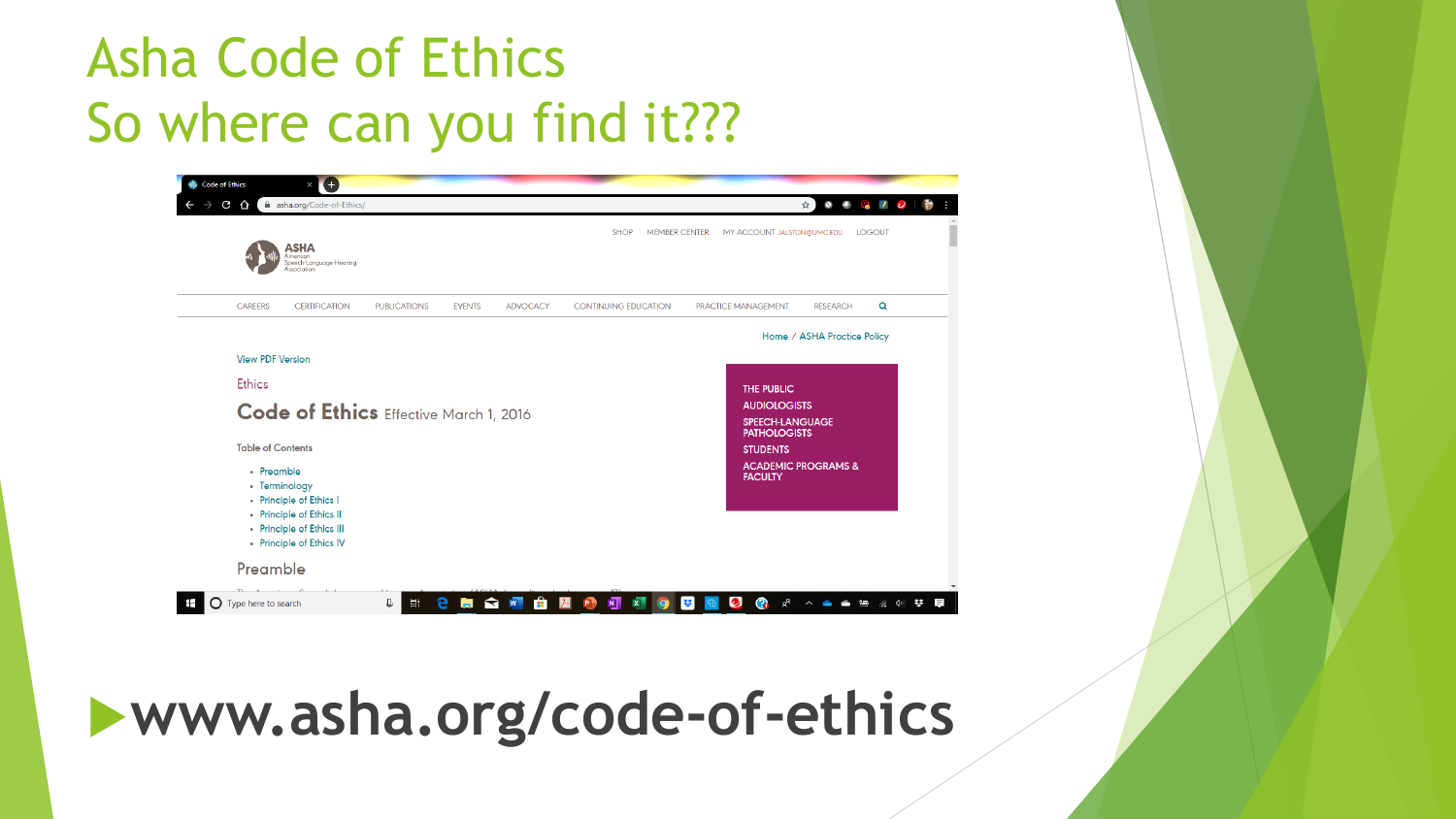

# REAL LIFE SITUATIONS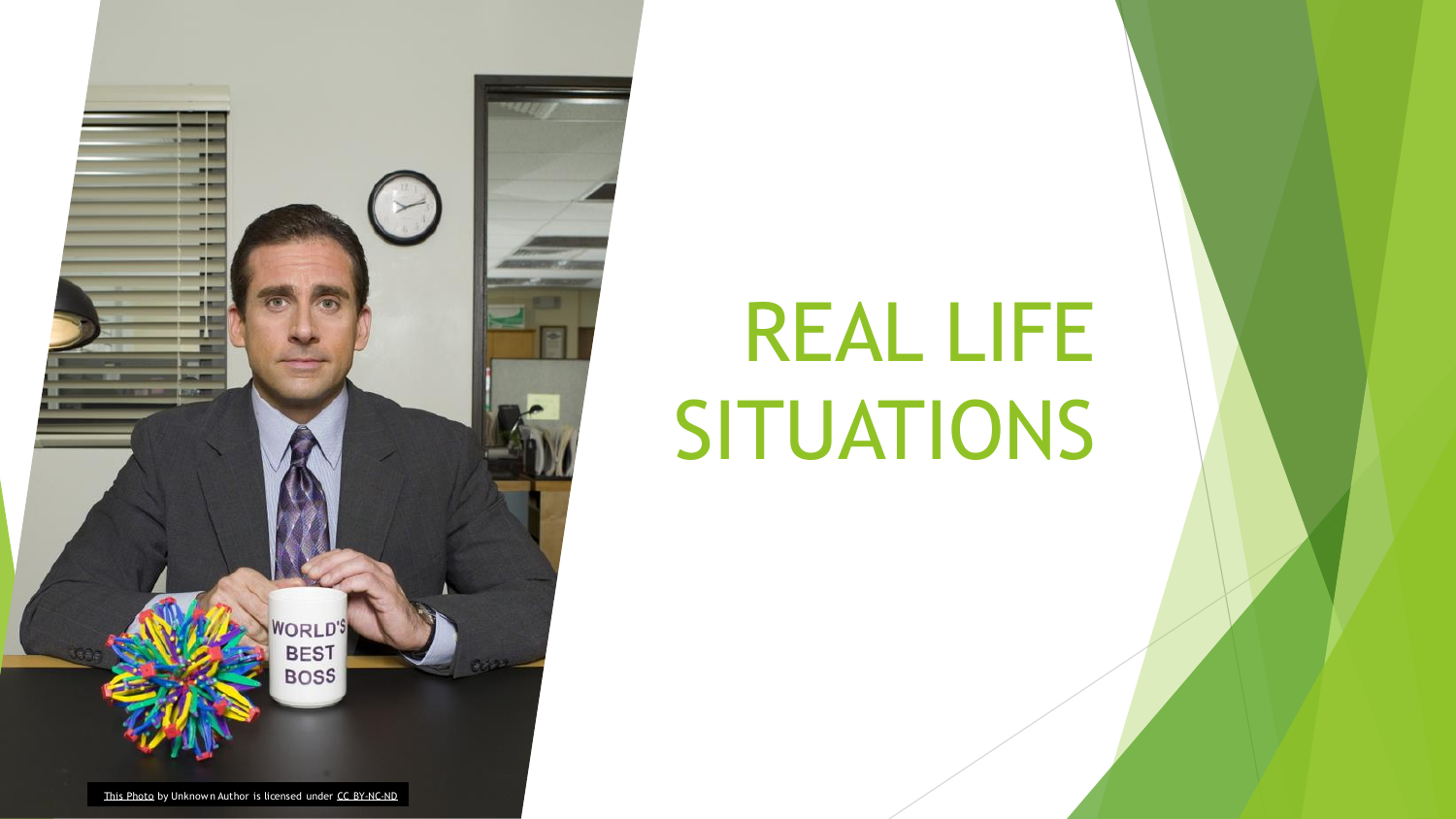## **What is the purpose of the ASHA Code of Ethics ?**

➢Values

➢Expectations

➢Consumers

➢Reputation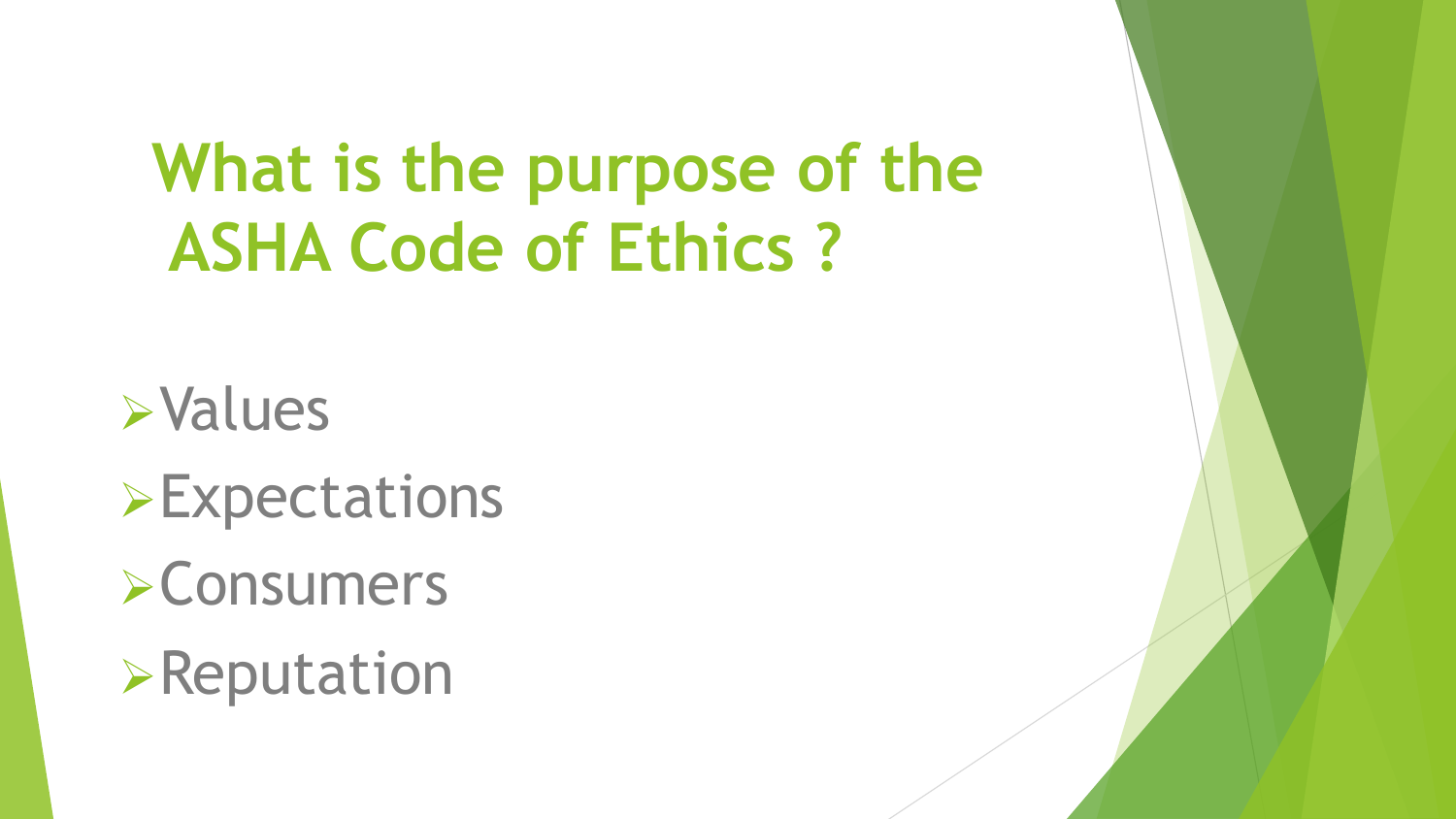### ASHA Code of Ethics



**[Preamble](https://www.asha.org/Code-of-Ethics/) [Terminology](https://www.asha.org/Code-of-Ethics/) [Principle of Ethics I](https://www.asha.org/Code-of-Ethics/) [Principle of Ethics II](https://www.asha.org/Code-of-Ethics/)** 

**[Principle of Ethics III](https://www.asha.org/Code-of-Ethics/)** 

**[Principle of Ethics IV](https://www.asha.org/Code-of-Ethics/)**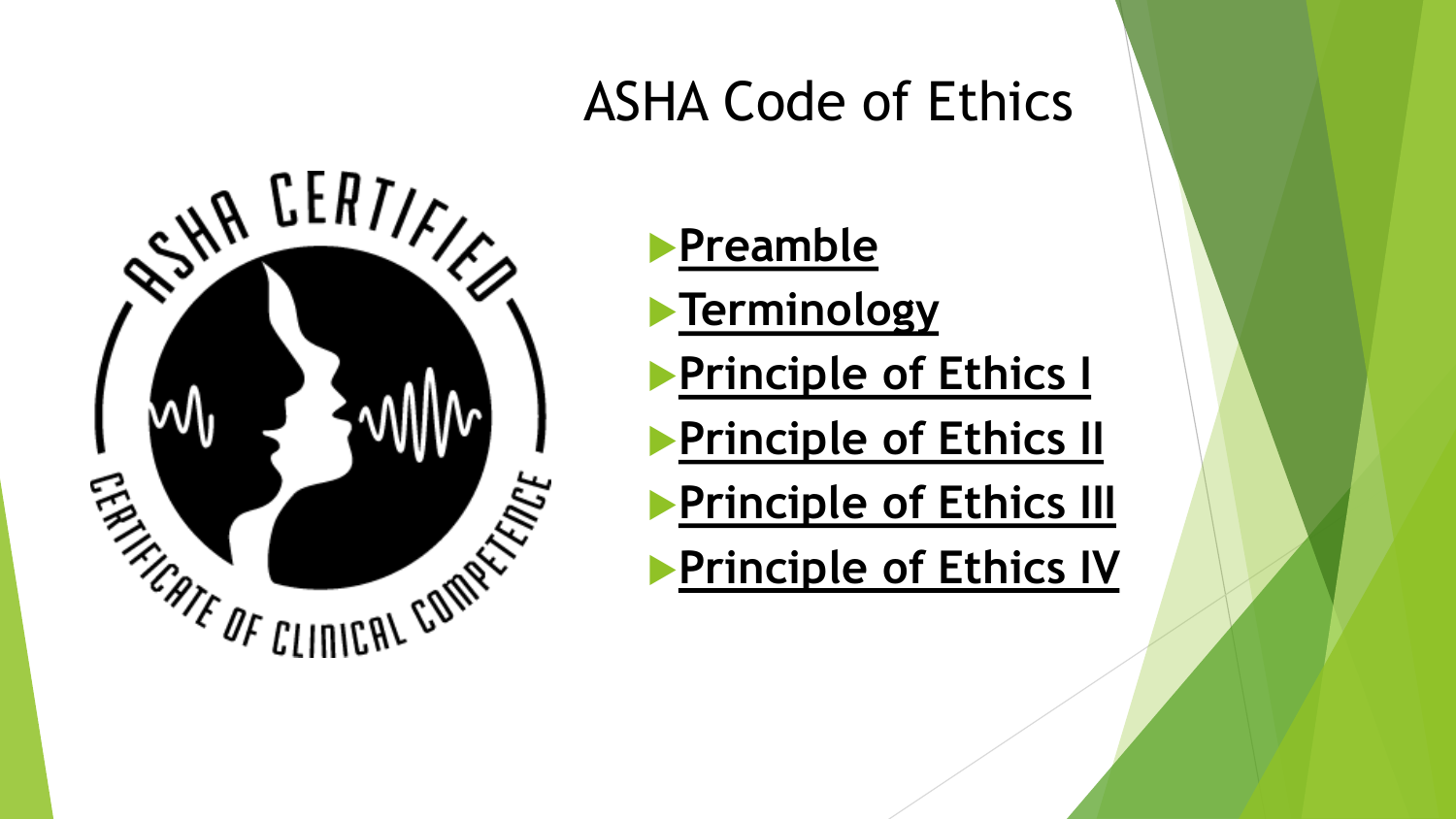## Preamble Take-Aways The COE is a set of "rules and regulations" WHO

- a member of the American Speech-Language-Hearing Association holding the Certificate of Clinical Competence (CCC)
- a member of the Association not holding the Certificate of Clinical Competence (CCC)
- a nonmember of the Association holding the Certificate of Clinical Competence (CCC)
- an applicant for certification, or for membership and certification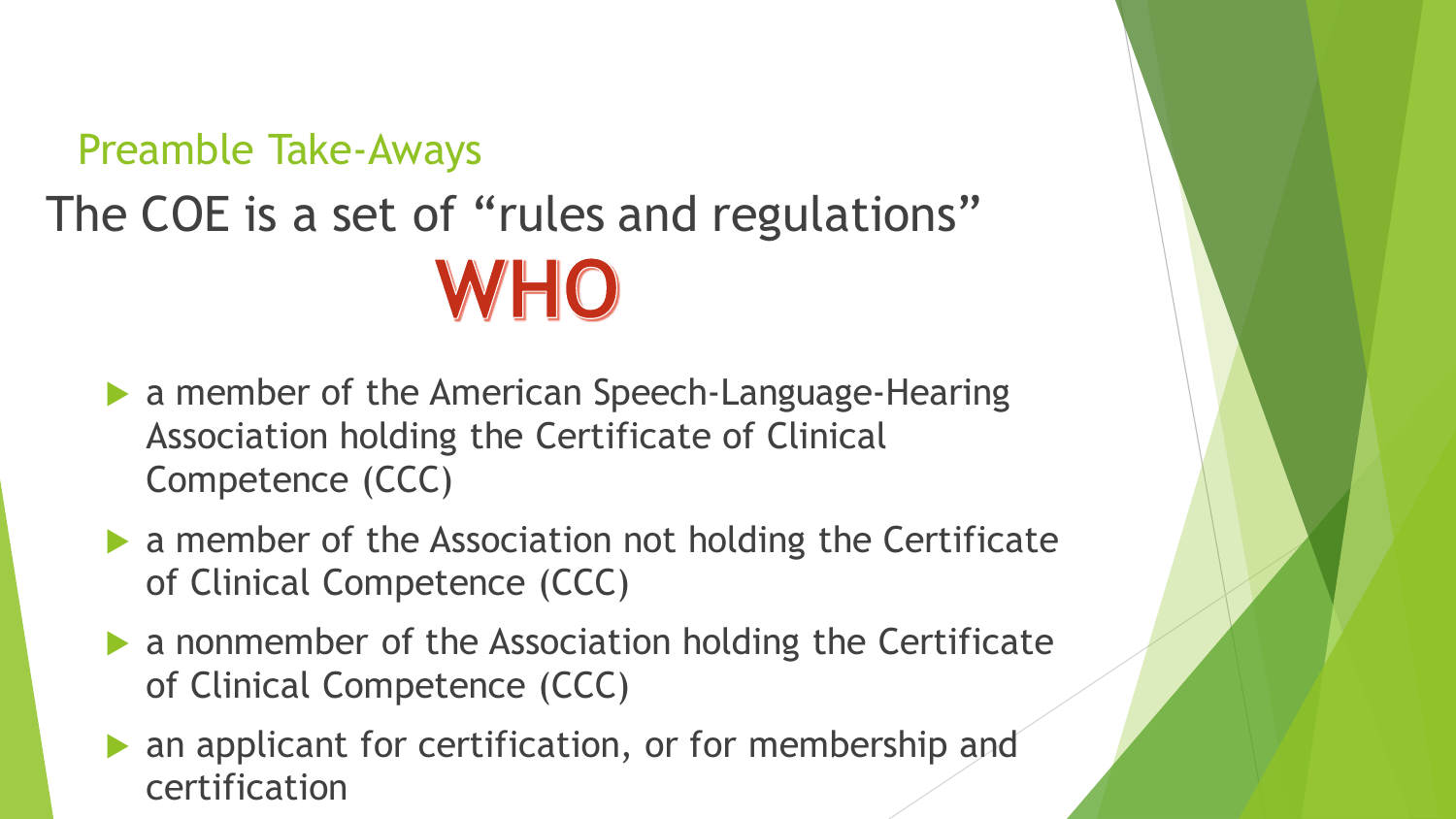## Terminology Take-Aways

- Conflict of interest
- Crime
- Diminished decision-making ability
- Impaired practitioner
- Jurisdiction
- Informed consent
- May vs. shall
- Fraud
- Misrepresentation
- Negligence
- Nolo contendere
- Publicly sanctioned
- Reasonable or reasonably
- Plagiarism
- Self-report
- Support personnel
- Telepractice, teletherapy
- written

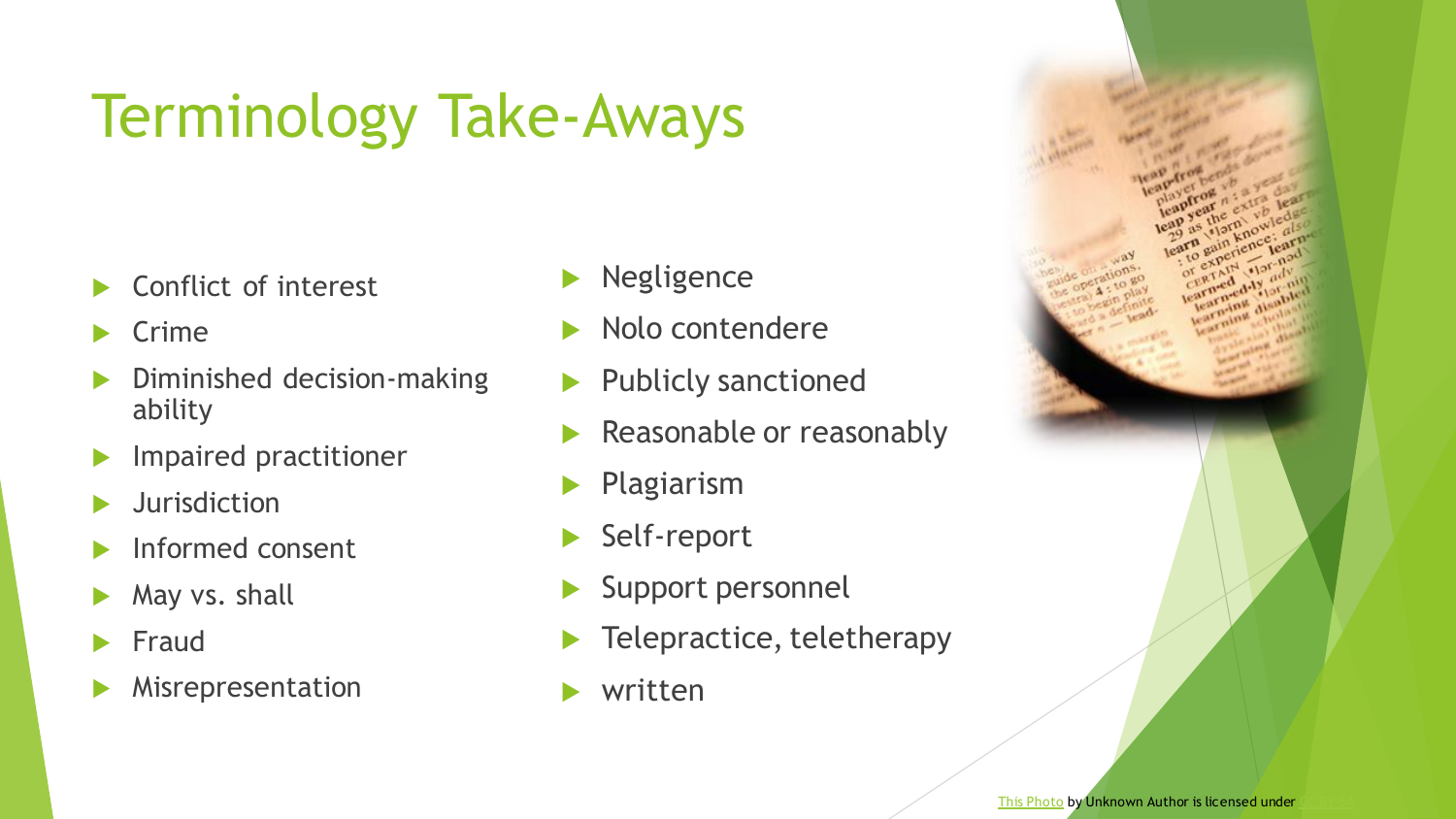## Principle I Take-Aways – 20 Rules of Ethics

"Individuals shall honor their responsibility to hold paramount the welfare of persons they serve professionally or who are participants in research and scholarly activities, and they shall treat animals involved in research in a humane manner"

- Competence
- **Discrimination**
- Misrepresentation
- Qualification
- Supervision
- Informed Consent
- Risks vs. Benefits
- Cognition Concerns for appropriate consent

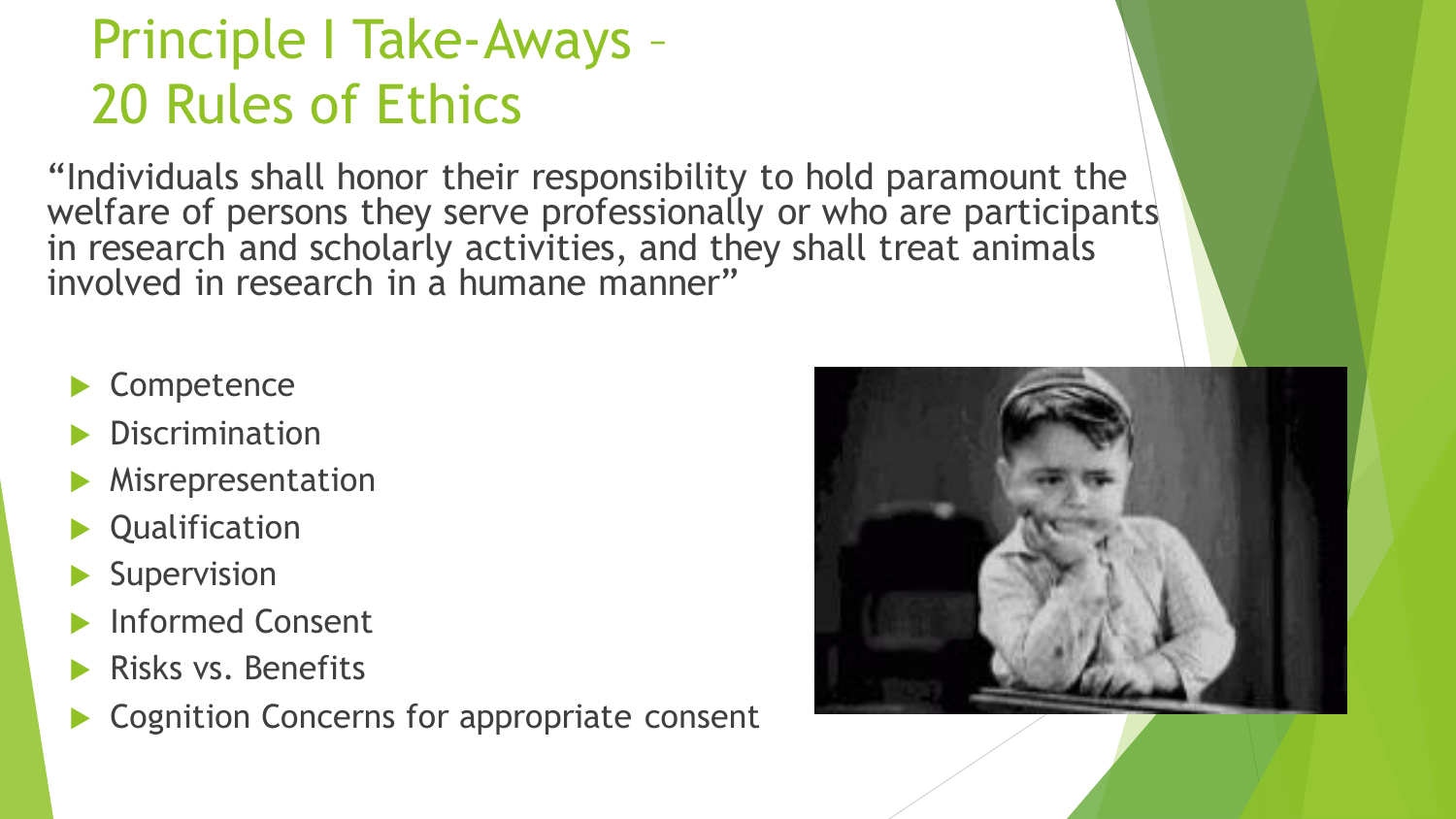#### Principle I Take-Aways Continued….



▶ Consent Clear purpose **Benefit**  Guarantees **Evidence Telepractice** guidelines

#### **HIPPA**

- **Documentation**
- **Abuse/addiction**
- **Reporting**
- **Abandonment**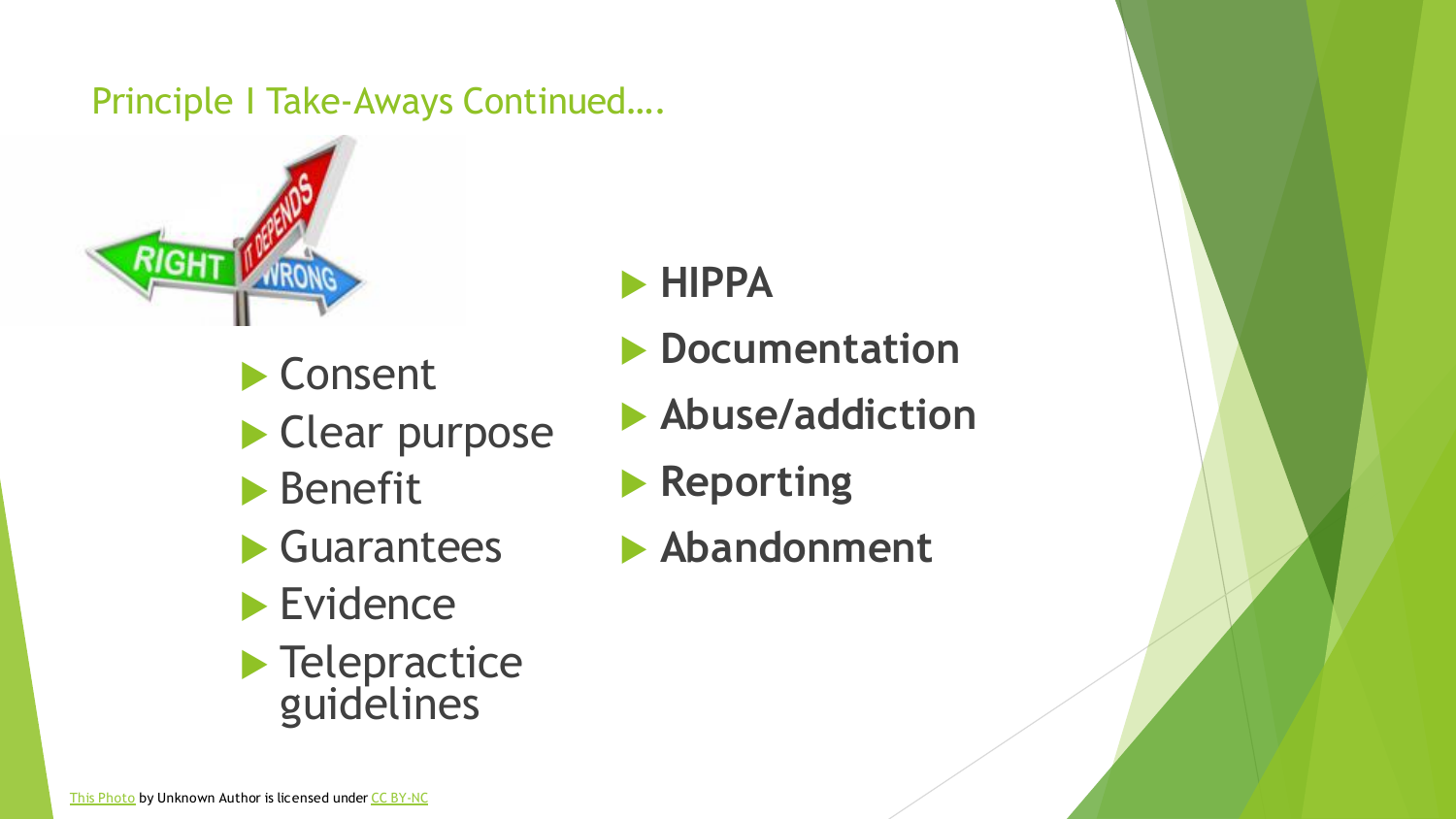

## **SUPERVISION EXAMPLE**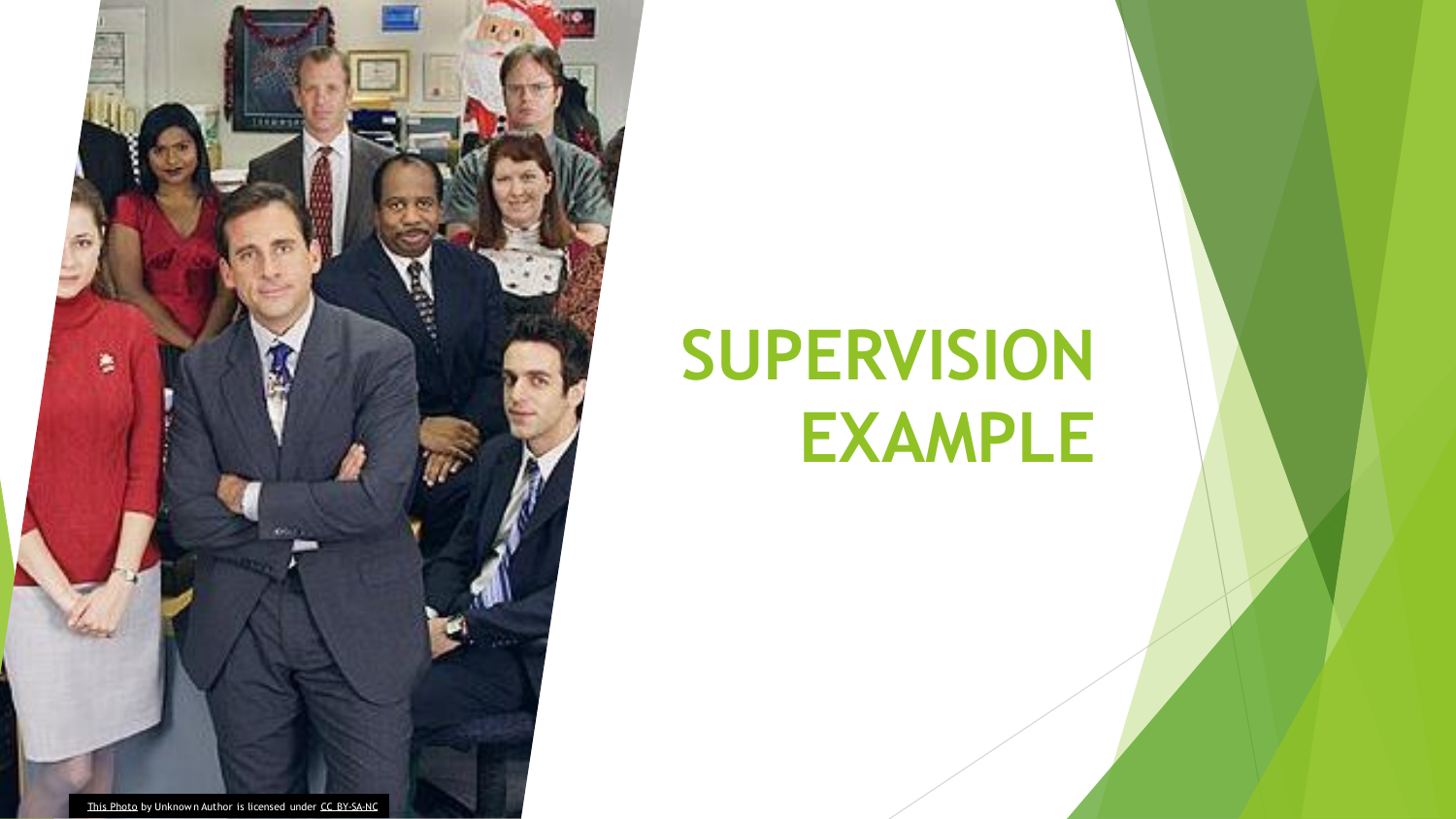Principal II Take-Aways 8 Rules of Ethics

"Individuals shall honor their responsibility to achieve and maintain the highest level of professional competence and performance."

- Scope of practice
- Certification and services
- Research regulations
- Lifelong learning
- Supervisors/Admin responsibilities
- Technology and instruments
- Calibrated research technology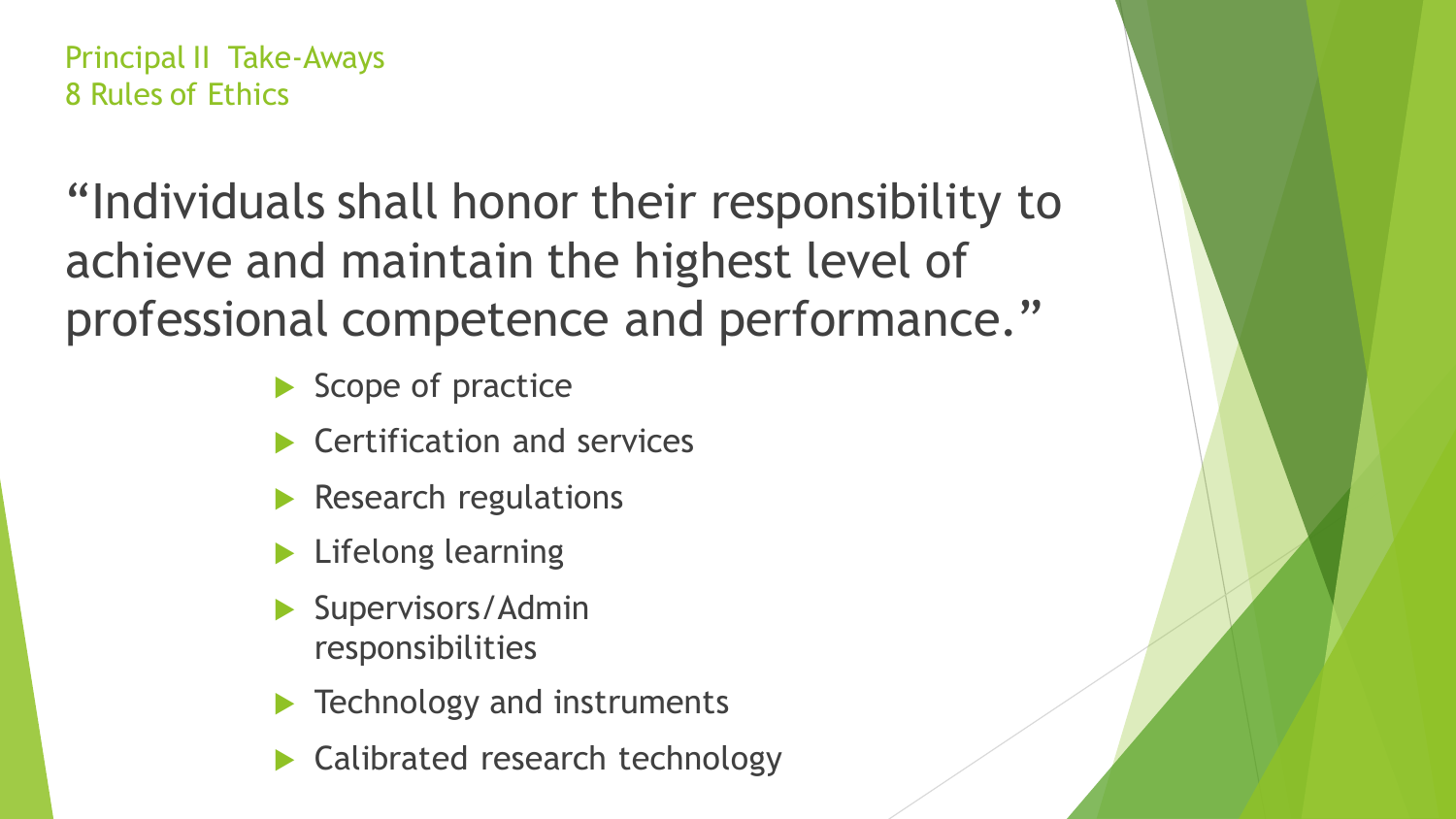Principal III Take-Aways 7 Rules of Ethics

**"Individuals shall honor their responsibility to the public when advocating for the unmet communication and swallowing needs of the public and shall provide accurate information involving any aspect of the professions."**

> **Misrepresentation** Conflicts of interest **Fraudulent Behavior**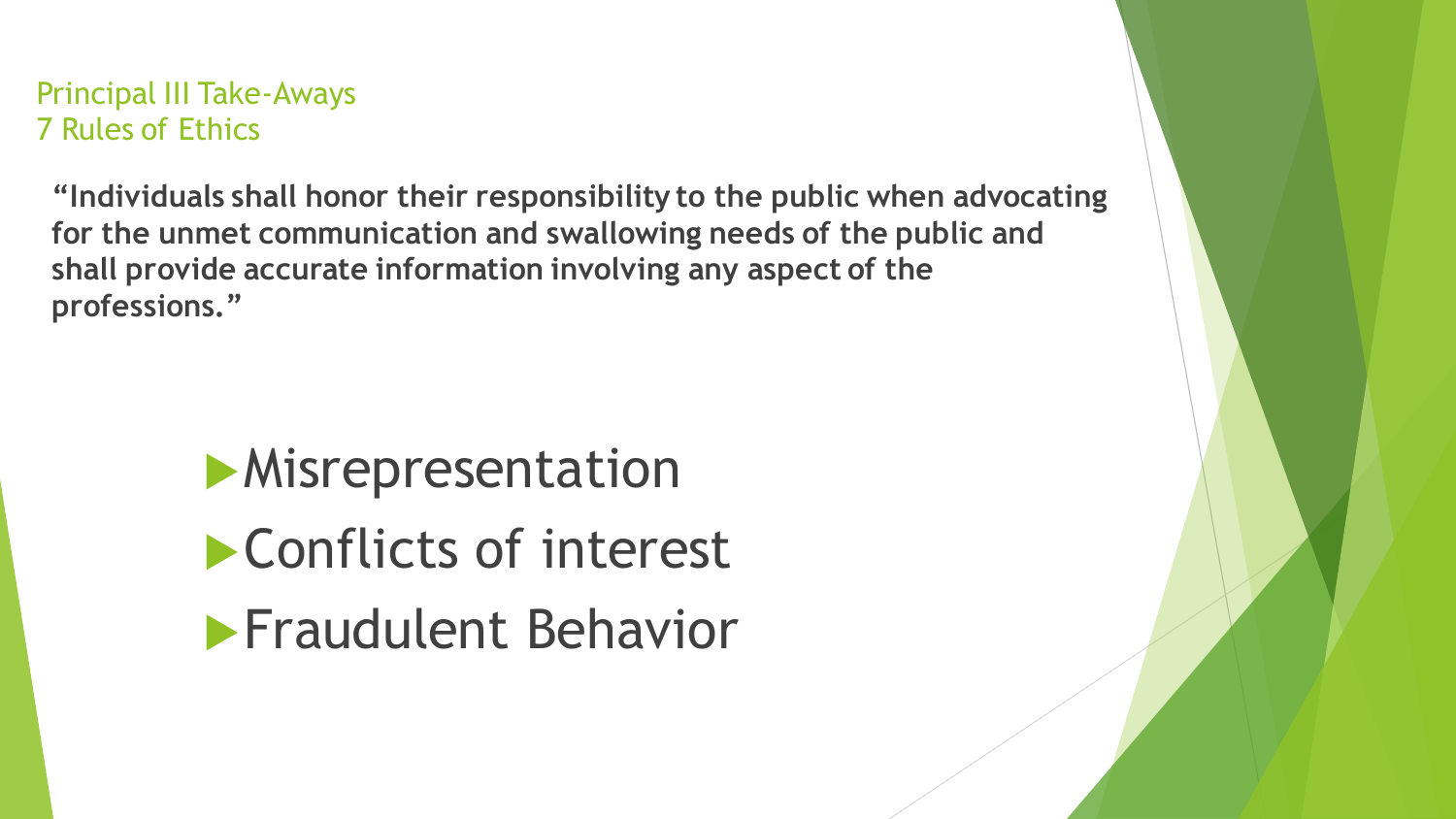

## WARKER<br>WANDELIES **Accuracy in the public domain Truth in Advertising/research Accurate financials**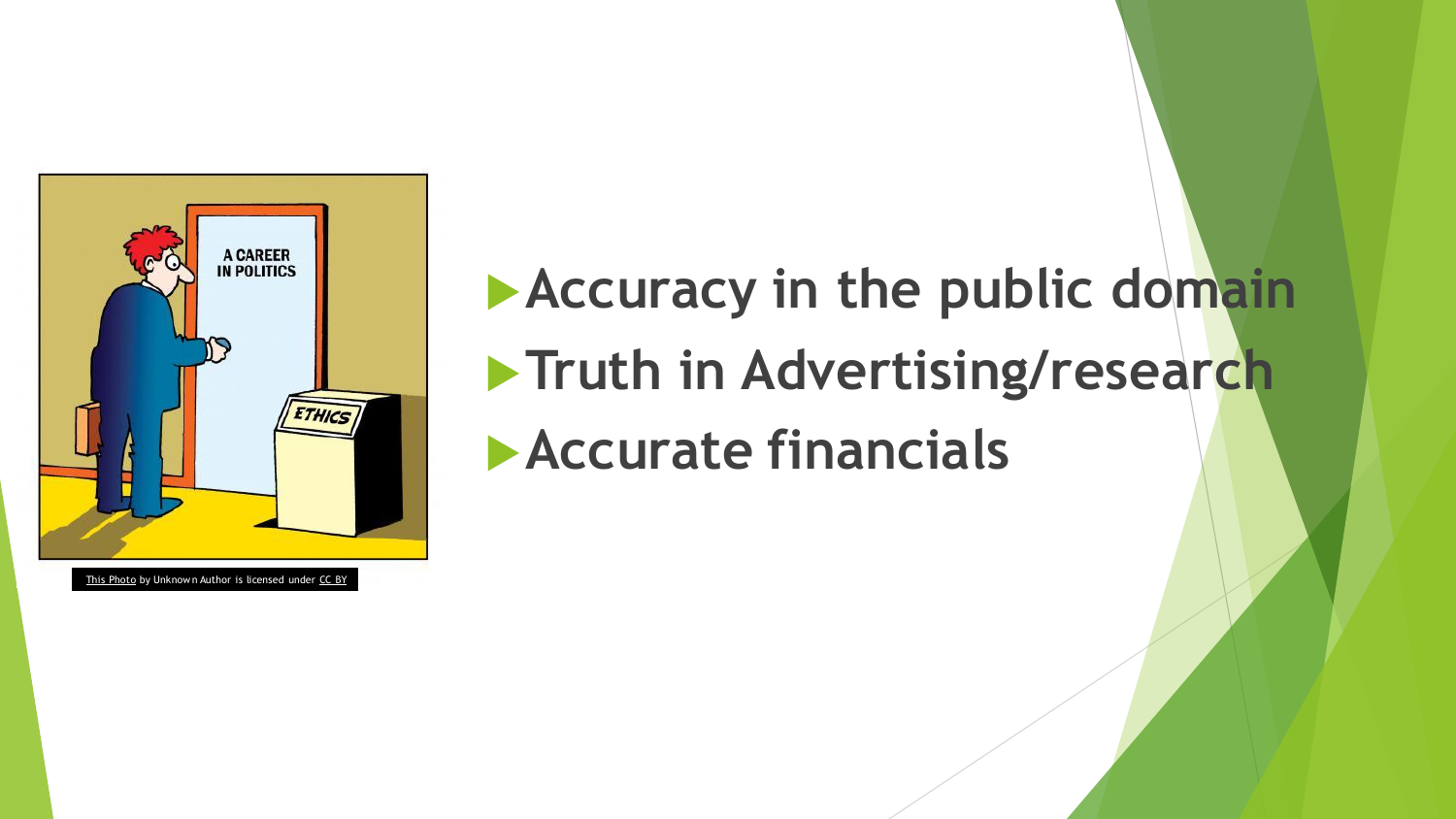**"Individuals shall uphold the dignity and autonomy of the professions, maintain collaborative and harmonious interprofessional and intra-professional relationships, and accept the professions' self-imposed standards.**

#### Principle IV Take-Aways 20 Rules of Ethics

- Collaboration
- Professional judgement
- Statements
- Honesty
- Harassment and Abuse of Power
- Sexual Activities with Individuals
- Supervisors can't ignore
- Publication Rules
- References and plagiarism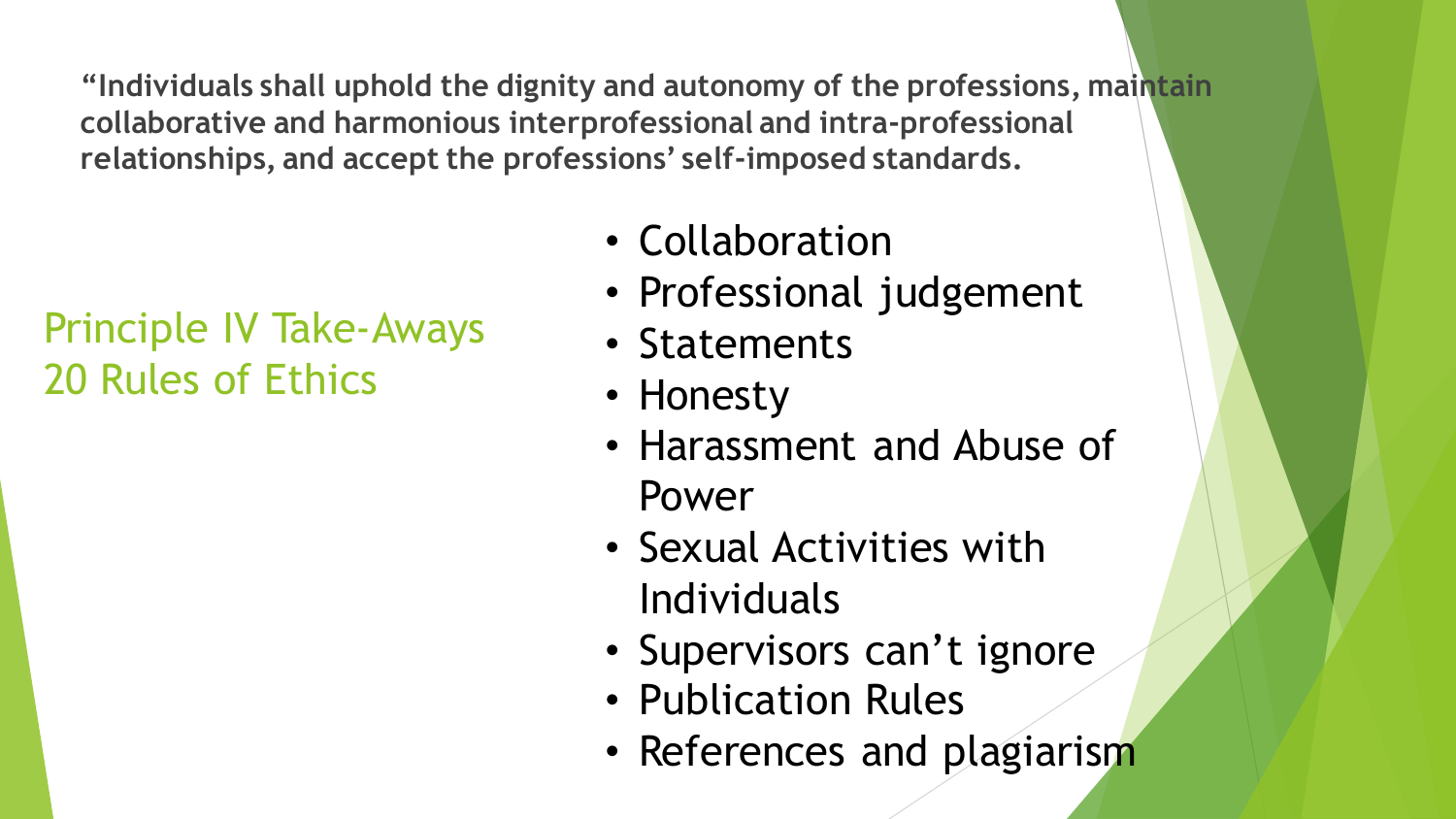## Principle IV Take-Aways Continued



- **Discrimination**
- **Reporting violations**
- **Report others**
- **Baseless complaints**
- **Comply with regulations**
- **Liars or lying by omission**
- **Abide local laws and regulations**
- **Self Report**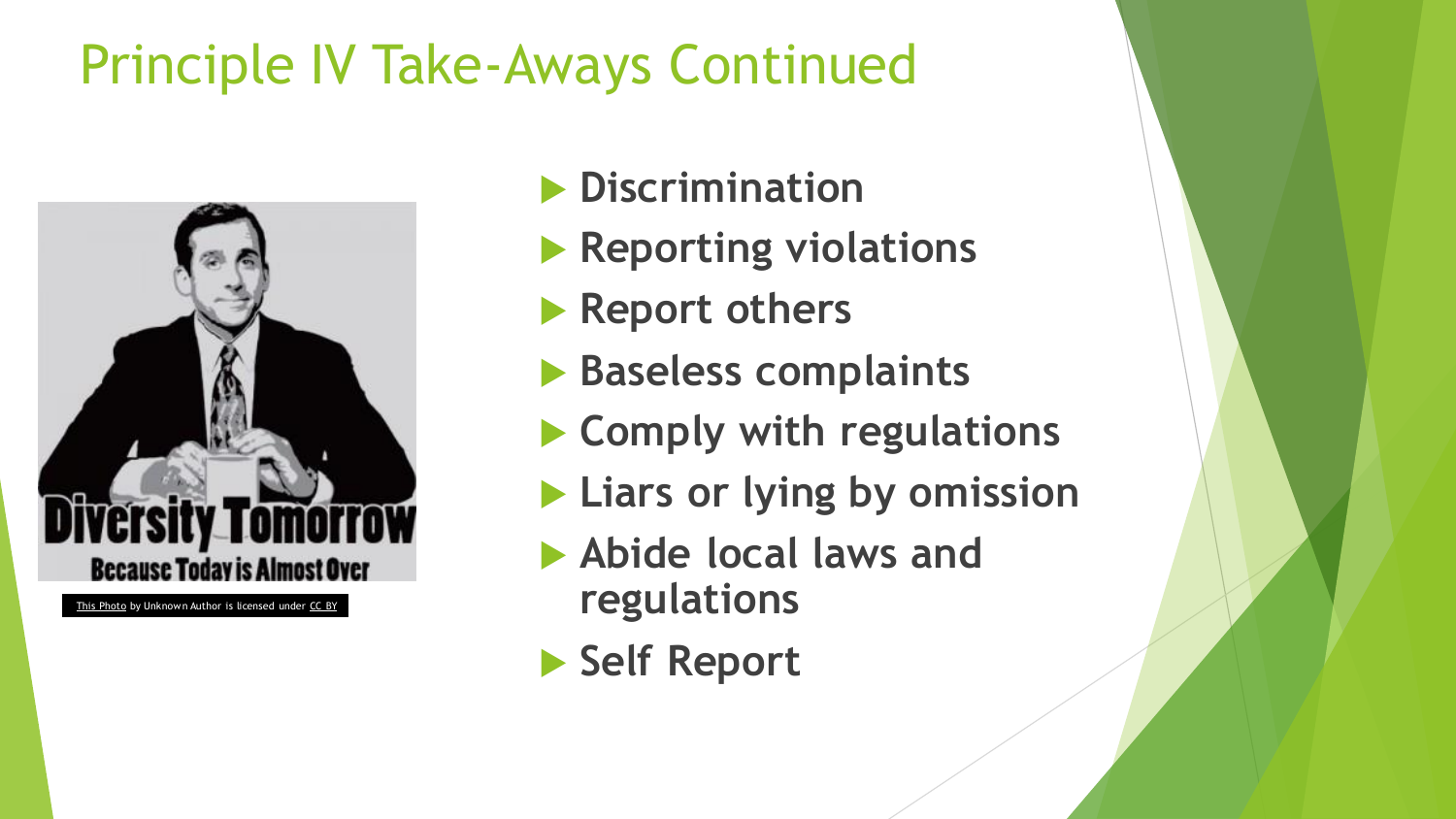## What if I see an ethics violation???

- **Try to resolve inhouse with communication. Try again.**
- **Go to ASHA Website**
- **Fill out form**
- **Mail it to: American Speech-Language Hearing Association, Standards and Ethics 2200Research Blvd., Rockville, MD 20850**
- **Contact state licensing board**

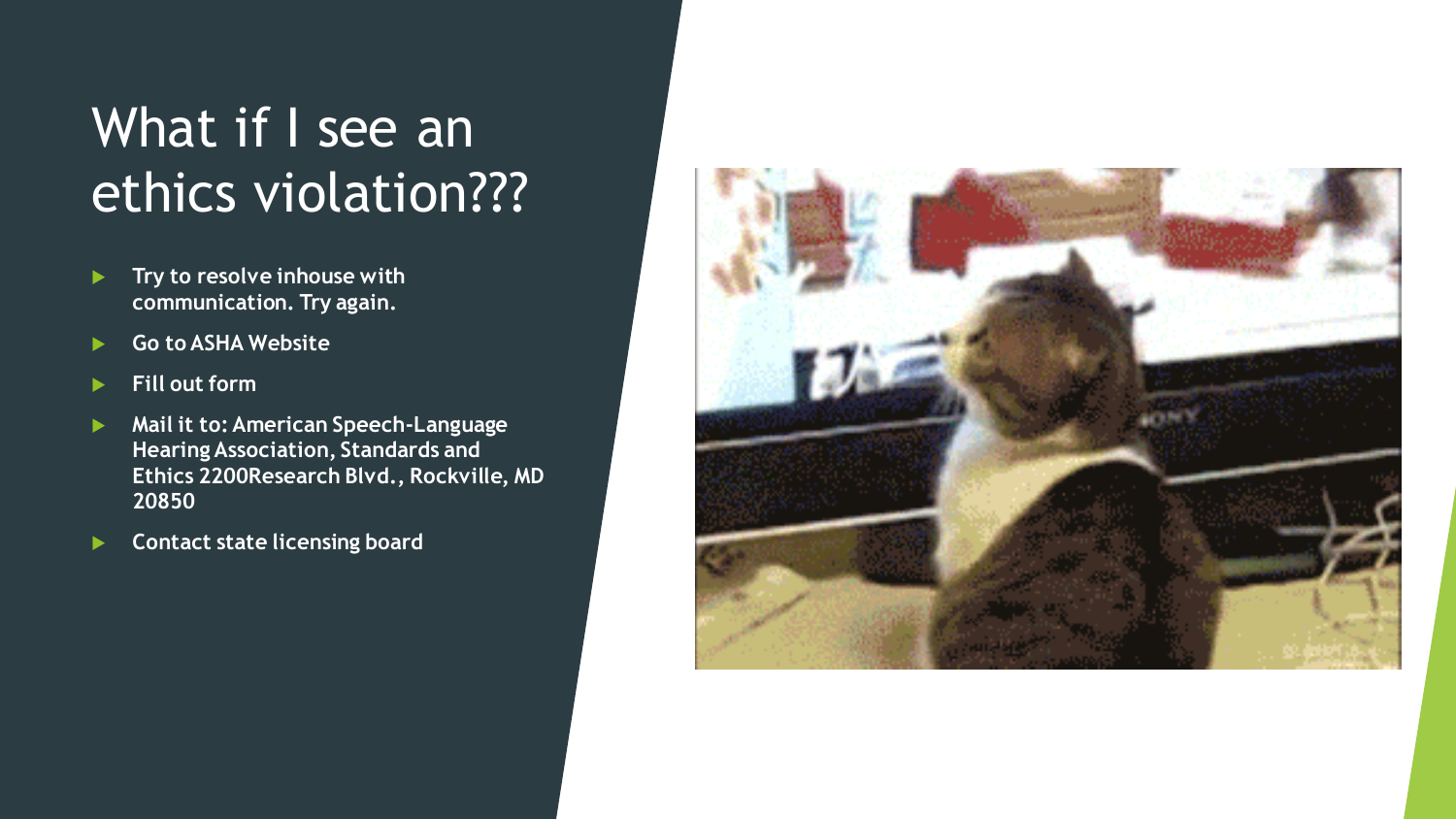## To File an ASHA Complaint

- **Member**
- **CFY**
- **Timing important**
- **No Anonymous**
- **Organization or Employer**
- **Snail Mail**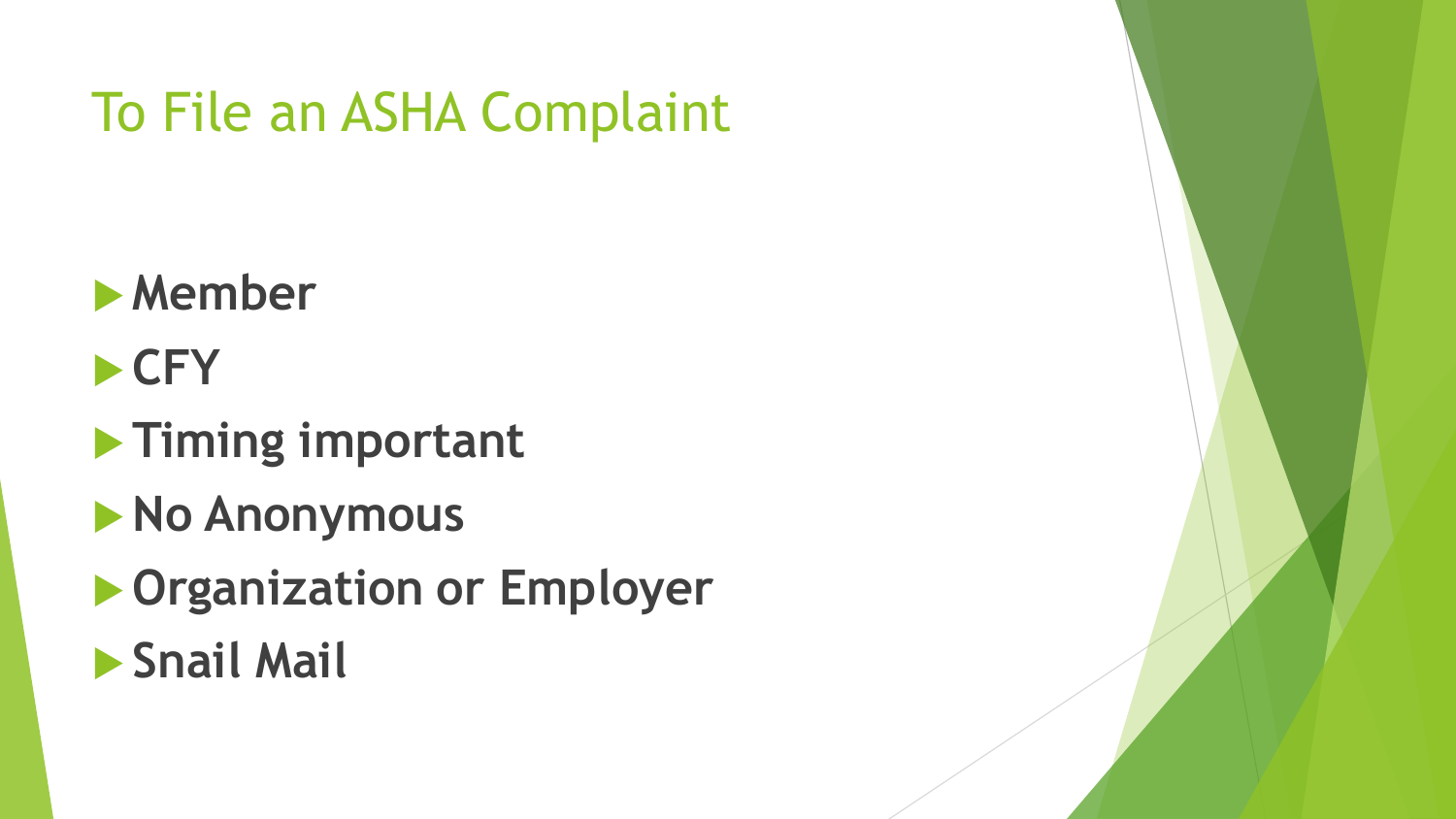## ASHA HAS LIMITATIONS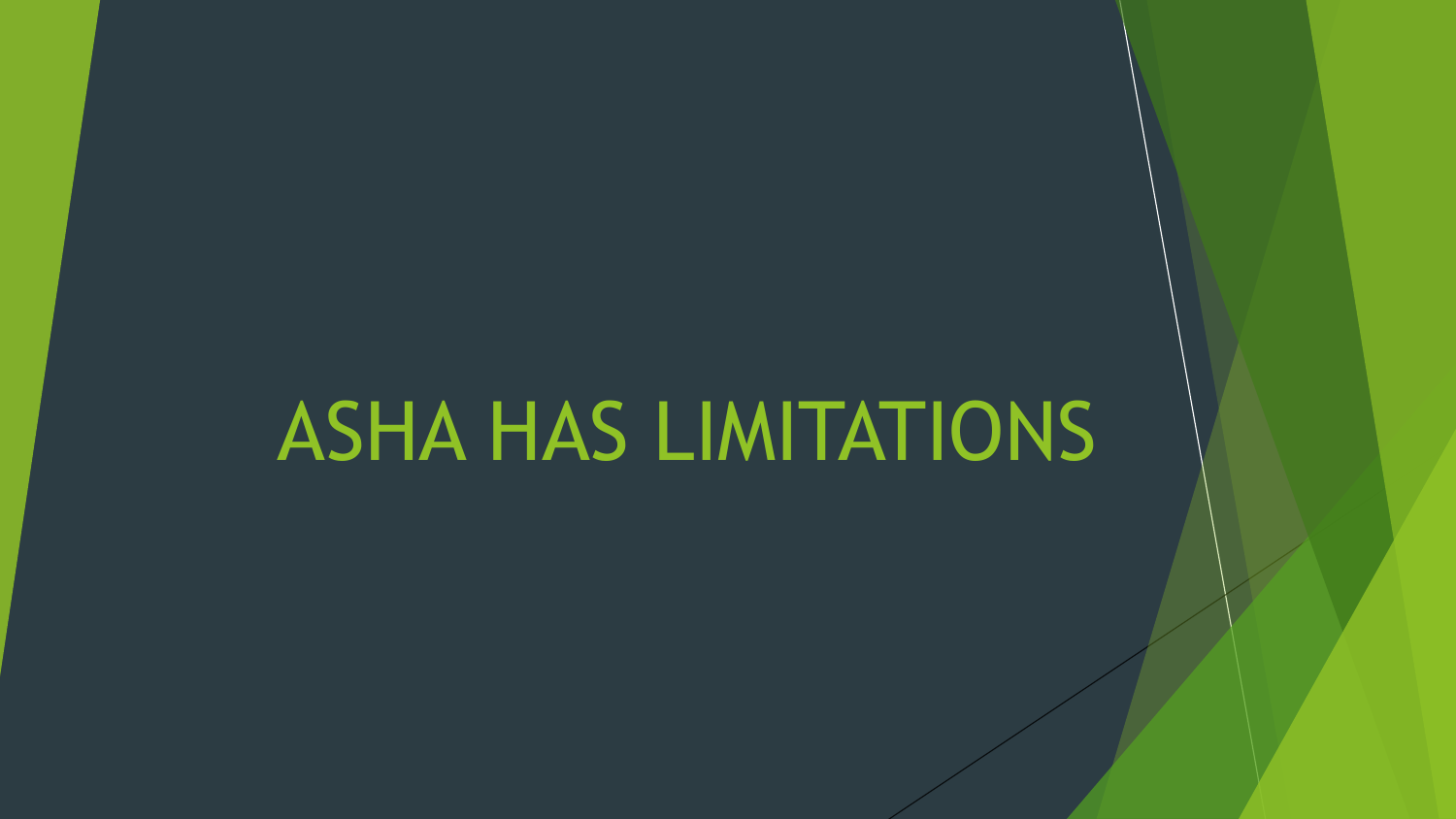Limitations:

**Legal Remedy Retaliation** 

**No hearing** 

**Decisions made off facts**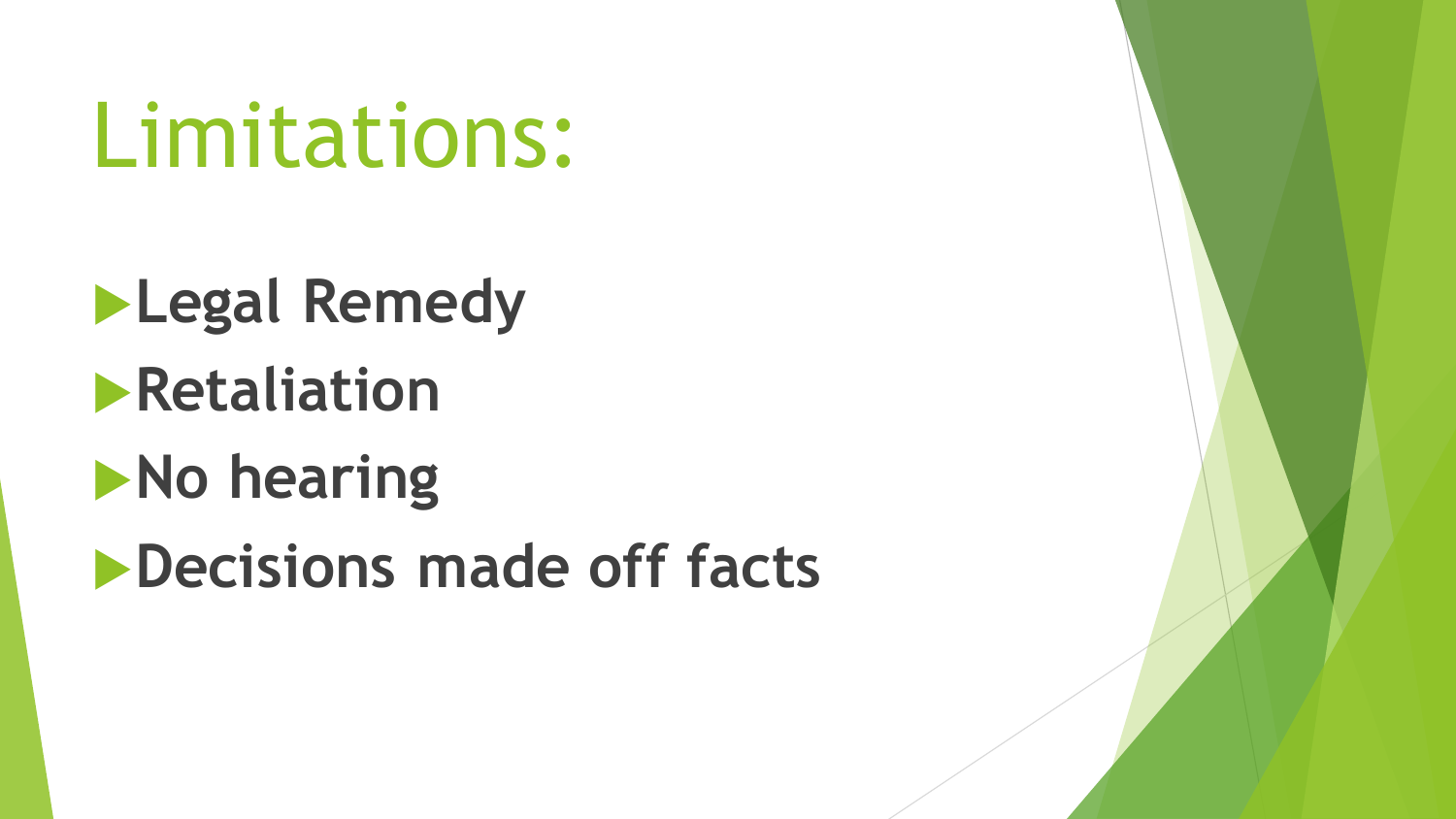### MS Department of Health- Licensing Board

- All complaints concerning a licensee, his/her business, or professional practice shall be reviewed by the department. Each complaint received shall be logged, recording at a minimum the following information:
	- 1. **Licensee Name**
	- **2. Name of the complaining party**
	- **3. Date of complaint**
	- **4. Brief statement of complaint**
	- **5. Disposition**

**All complaints will be investigated and evaluated by Department**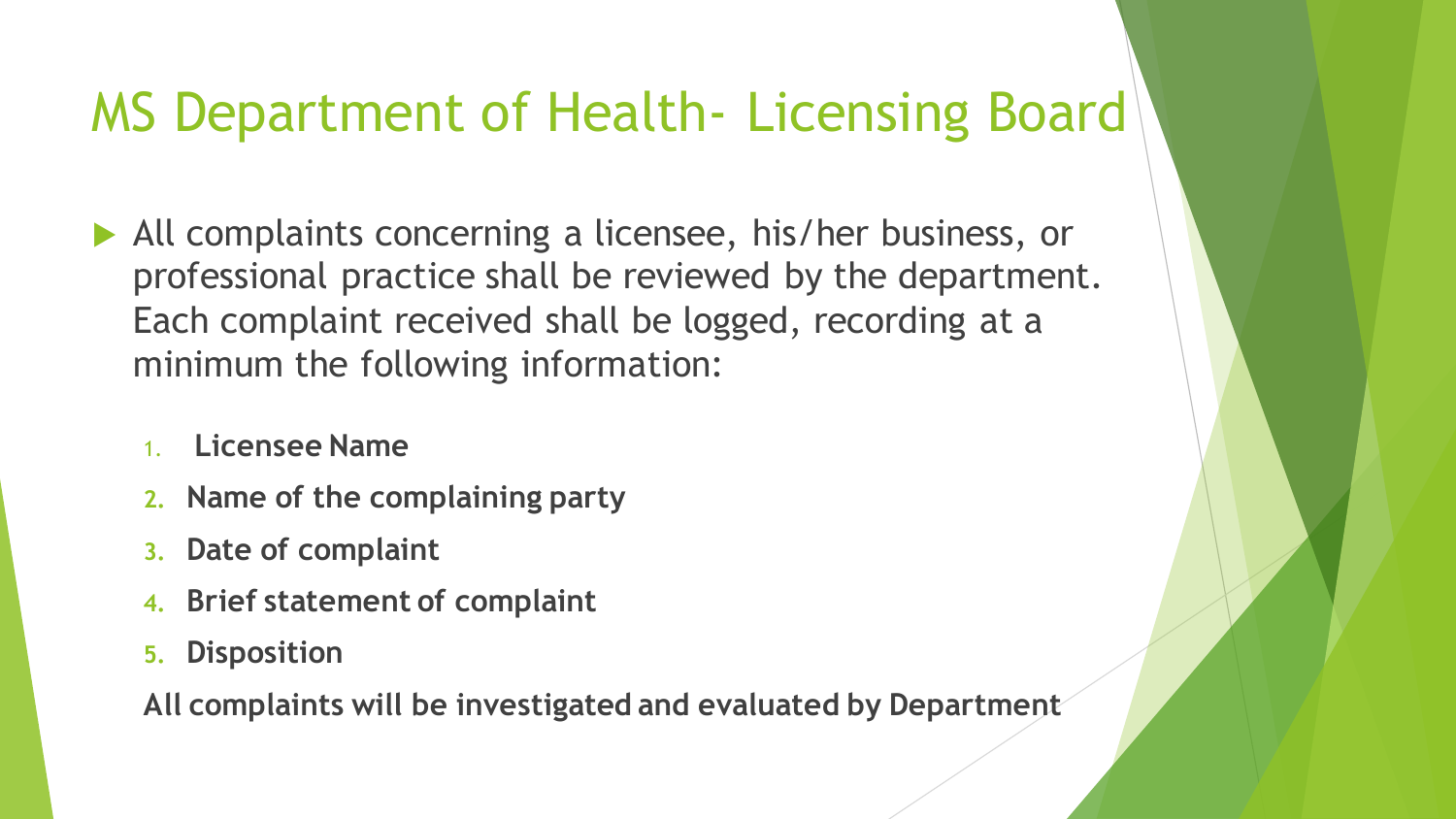### MS DOH -Complaint

## **Summary Formal Charge Hearing**

**Sanctions** 

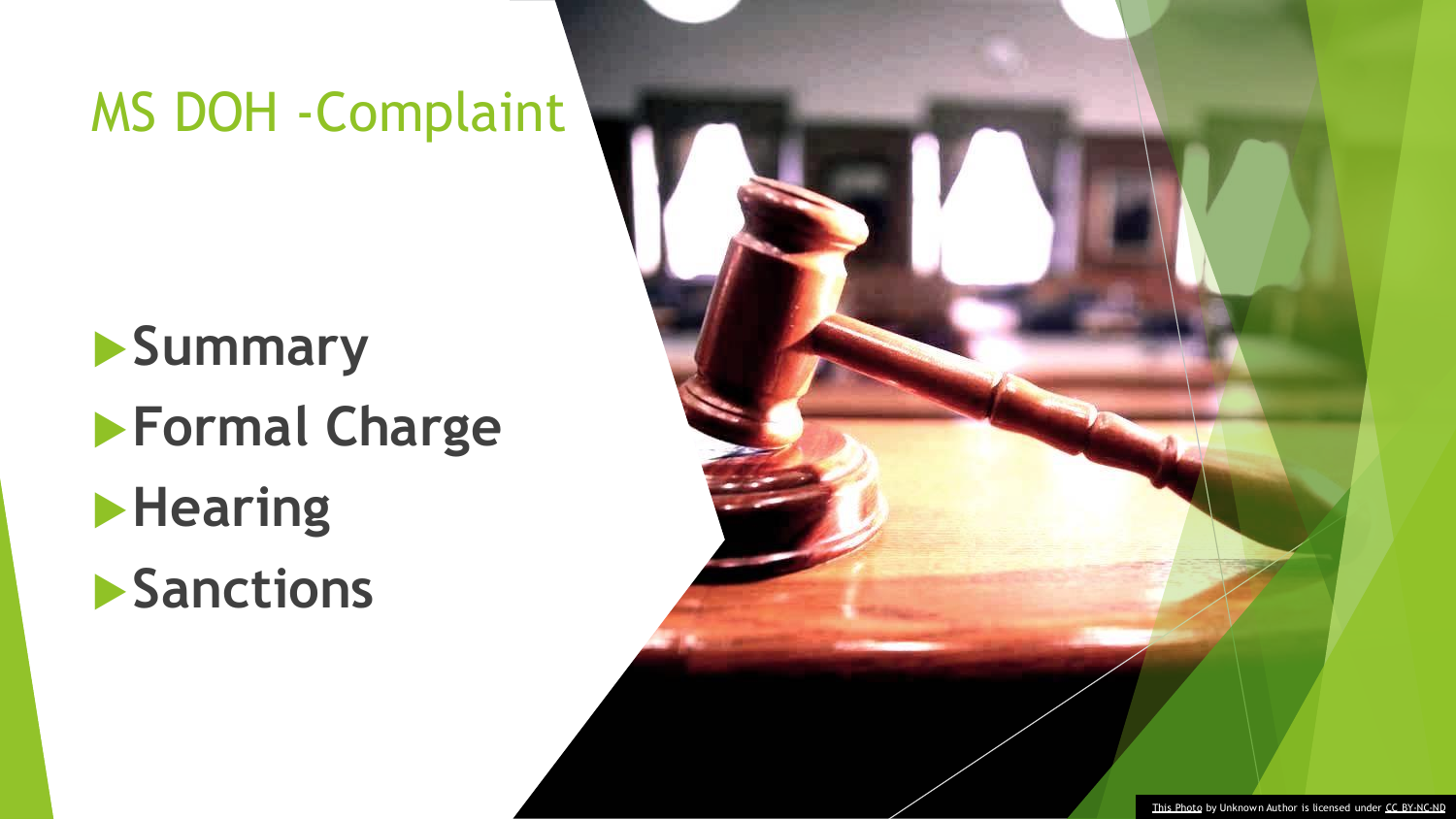# MSHA Complaint

**Notify State Association**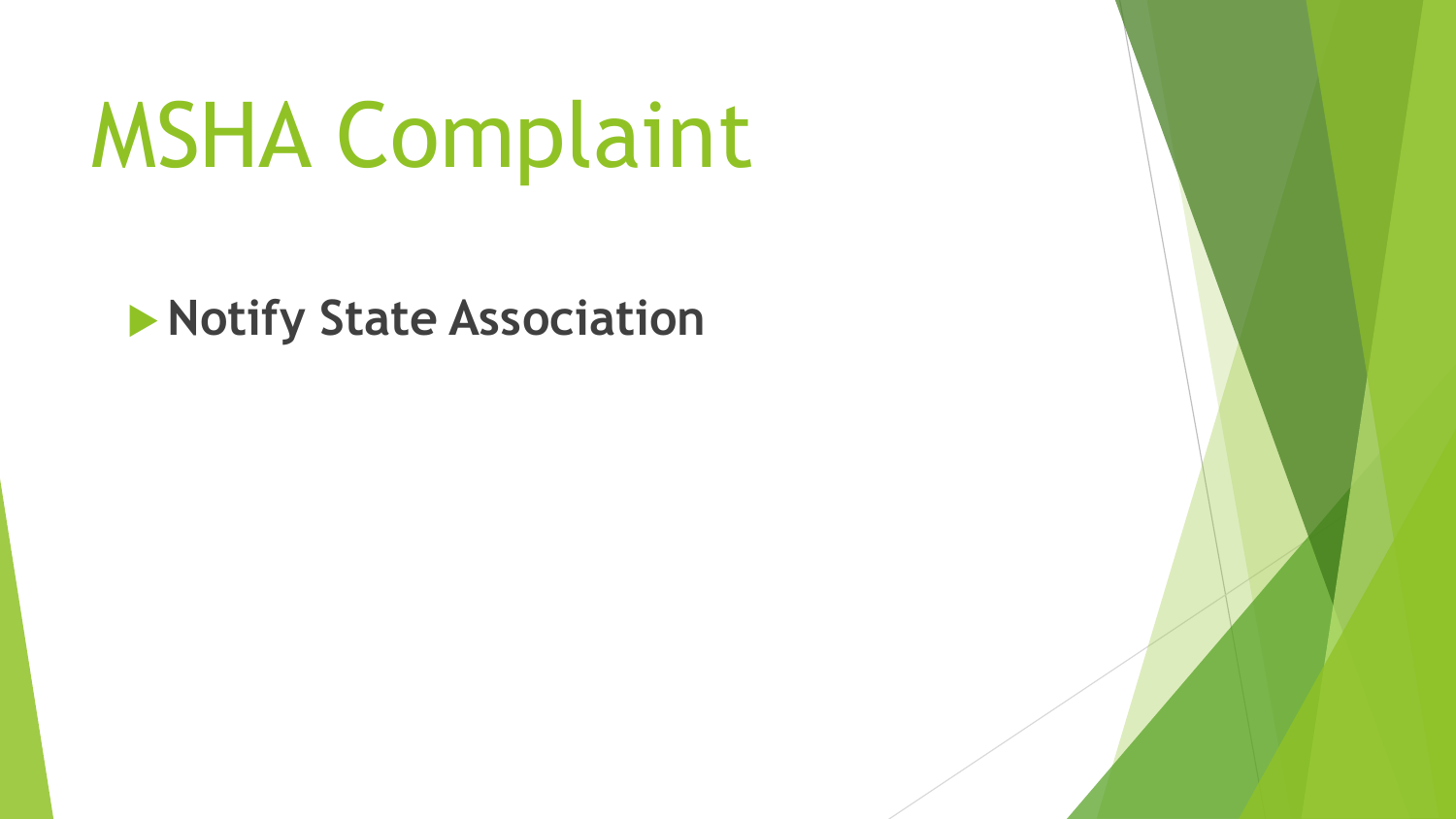## **References**:

- American Speech-Language-Hearing Association. (2016). *Code of ethics* [Ethics]. Available from www.asha.org/policy/.© Copyright 2015 American Speech-Language-Hearing Association. All rights reserved
- Johnson and Jacobson, A.F. & B.H. (2007). *Medical Speech-Language Pathology: A Practitioner's Guide 2nd ed.* New York,NY: Thieme Medical Publishers
- Beauchamp, T.L. & Childress, J.F. (1983). Principles of Biomedical Ethics. New York: Oxford University Press
- Beauchamp, T.L. & Childress, J.F. (1989). Principles of Biomedical Ethics. New York: Oxford University Press